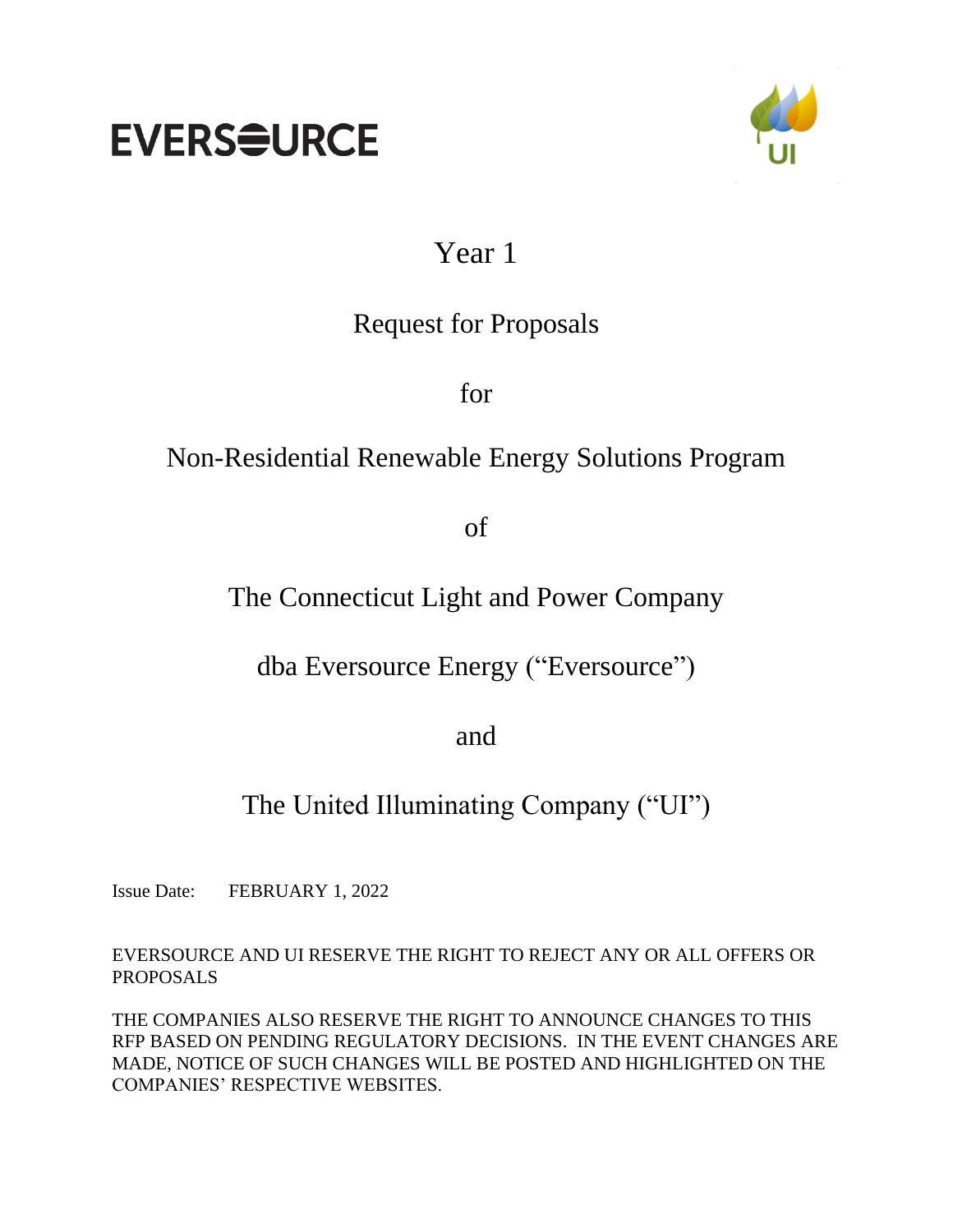#### **1 GENERAL.**

- 1.1 **INTRODUCTION TO THE RFP.** The Connecticut Light and Power Company dba Eversource Energy ("Eversource"), and The United Illuminating Company ("UI") (each a "Company" and collectively the "Companies"), are hereby issuing this joint Request for Proposals ("RFP") in furtherance of the "Non-Residential Renewable Energy Solutions Program" (the "Program," "NRES") established pursuant to PA 19-35 subparagraphs (A) and (B) of Section  $3(a)(2)$ .
	- **1.2 PROGRAM SUMMARY.** In accordance with PA 19-35, the Companies have developed this RFP for the purchase of energy and renewable energy certificates produced by eligible generation projects under this subsection over the duration of each applicable tariff. This RFP provides a description of the tariffs available, and this Program.
	- 1.3 **CAPITALIZED TERMS; HEADINGS.** Capitalized terms used but not defined in the body of this RFP have the meanings given to such terms in the Tariff Agreement for the Purchase and Sale of Connecticut Class I Renewable Energy Credits and Energy from Non-Residential Renewable Energy Solutions Projects ("Tariff Agreement"<sup>1</sup>), included as Attachment 1 to this RFP. The headings to articles and sections throughout this RFP are intended solely to facilitate reading and reference to all articles, sections and provisions of this RFP, and do not affect the meaning or interpretation of this RFP or the Tariff Agreement.
	- 1.4 **INVITATION TO BID**. You are invited to submit a proposal ("Bid") as a bidder ("Bidder") to be considered for selection to be awarded a long-term agreement for the purchase of RECs and energy produced by your Facility pursuant to the terms and conditions of a fully executed Tariff Agreement. Pursuant to applicable law and regulation, the Companies will not accept Bids in excess of \$200.97/MWh for the Buy-All Tariff or \$95.075/MWh for the Netting Tariff.
	- 1.5 **QUALIFICATION.** To be considered for selection, a Bid must meet all of the requirements set forth in Section 4, ("Bid Evaluation"), and adhere to the schedule and other requirements set forth in Section 2, ("RFP Process).
	- 1.6 **EVALUATION AND AWARD CRITERIA.** Each Company will base its independent evaluation and award(s) on (i) qualified Bids, (ii) pricing, and (iii) compliance with the RFP Process.
	- 1.7 **PURA APPROVAL.** Any agreement entered into for the purchase of energy and RECs pursuant to this solicitation is contingent upon obtaining Regulatory Approval by the Public Utilities Regulatory Authority ("PURA") as set forth in the Tariff Agreement. Pursuant to applicable Connecticut General Statutes and PURA requirements, the Companies will submit required information to PURA following each Bid award. If any of the Bids and/or Tariff Agreements do not meet the objectives of PURA, PURA may reject the Bid(s) and Tariff Agreement(s). Article 12 of the Tariff Agreement

<sup>1</sup> The Form of Tariff Agreement may be updated between the issuance of this RFP and the Tariff Agreement execution.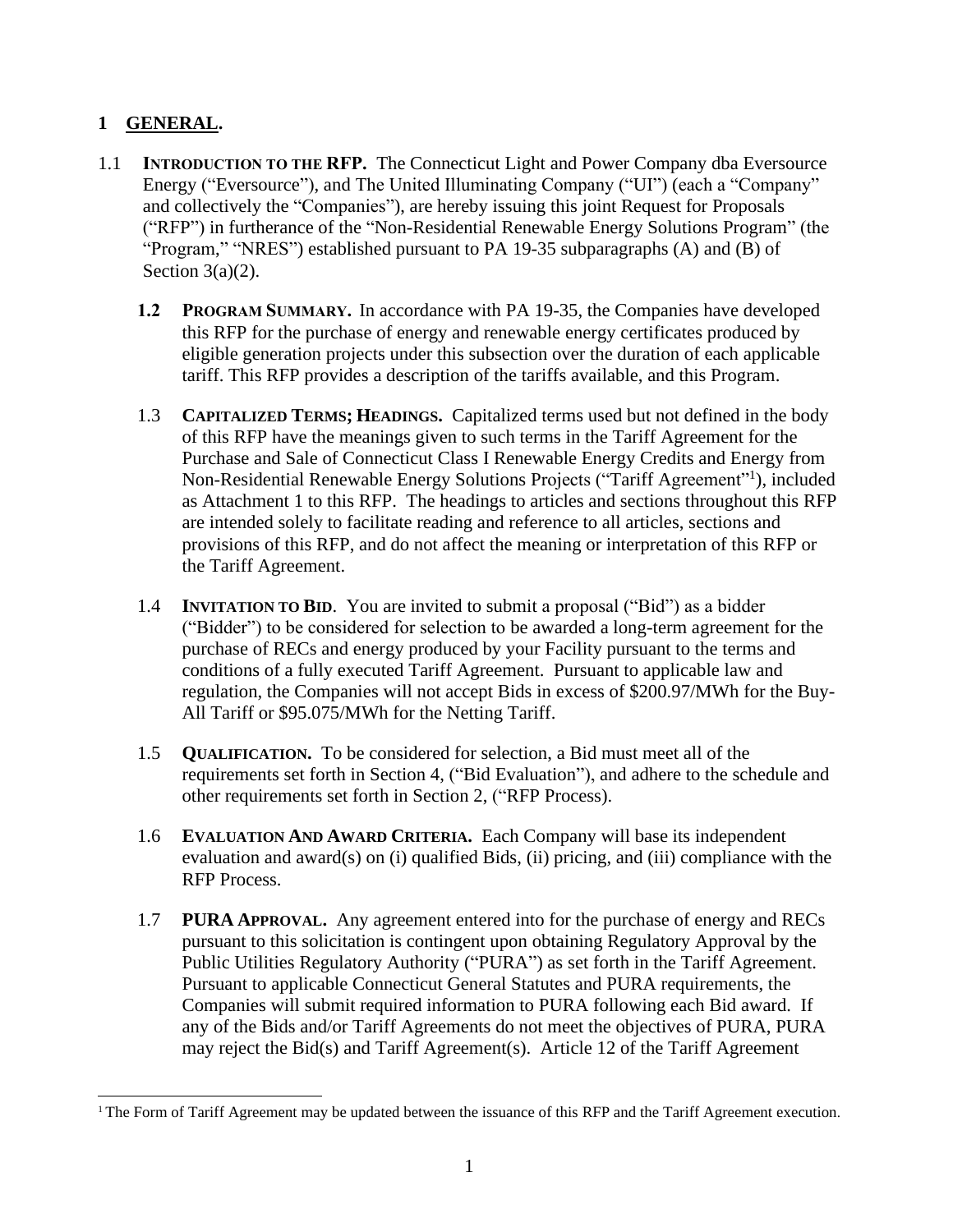addresses the possibility that PURA may not approve the Bid(s), and/or Tariff Agreement(s), and/or individual awards.

- 1.8 **NATURE OF SOLICITATION**. The Companies will evaluate all conforming Bids, however, the Companies make no commitment to any Bidder that it will accept any Bid(s). The Companies reserve the right to discontinue the RFP process at any time for any reason whatsoever. This is a Request for Proposals and not a binding offer to contract.
- 1.9 **TARIFF AGREEMENT.** In the event of any inconsistency between the provisions of the Tariff Agreement or any other part of this RFP or RFP Process, the provisions of the Tariff Agreement are controlling. Bidders should review the Tariff Agreement thoroughly and submit their Bids based upon the terms and conditions of the Tariff Agreement, which will solely govern the transactions between the winning Bidders and their counterparty Company through the term of the resulting contracts.
- 1.10 **CONFIDENTIALITY.** The receiving Company agrees to treat Bids in a confidential manner and will use reasonable efforts, except as required by law or regulatory authority, not to disclose such information to any third party or use such information for any purpose other than in connection with its evaluation of Bidder's participation in the solicitation process described herein and to obtain Regulatory Approval. Bidders are hereby on notice that, subject to relevant PURA orders, all Bid submissions are subject to regulatory oversight and all Bids submitted by any Bidder may be publicly disclosed within the time periods set forth in such orders, as may any awarded contract in its entirety. The Companies suggest that Bidders familiarize themselves with the relevant orders, as these regulatory orders may change from time to time.

#### **2 RFP PROCESS.**

- 2.1 **SCHEDULE.** Table 2 RFP Schedule hereto provides the schedule for this RFP. The Companies, at their sole discretion, may modify the schedule at any time.
- 2.2 **BIDDERS CONFERENCE. 2** The Companies will hold a Bidders Conference to answer questions about the RFP in accordance with the RFP Schedule. The purpose of the Bidders Conference is to provide the opportunity to clarify any aspects of the RFP. The Companies will attempt to answer questions during the Bidders Conference. While the Companies may respond orally to questions posed at the Bidders Conference, only written answers that are provided in response to written questions will be considered official responses. The Companies will post responses to Bidders' questions on their web sites following the Bidders Conference. Please see Section 7 of this RFP for contact information, including Company web sites.

<sup>2</sup> The Bidders Conference will be held as a Webinar only.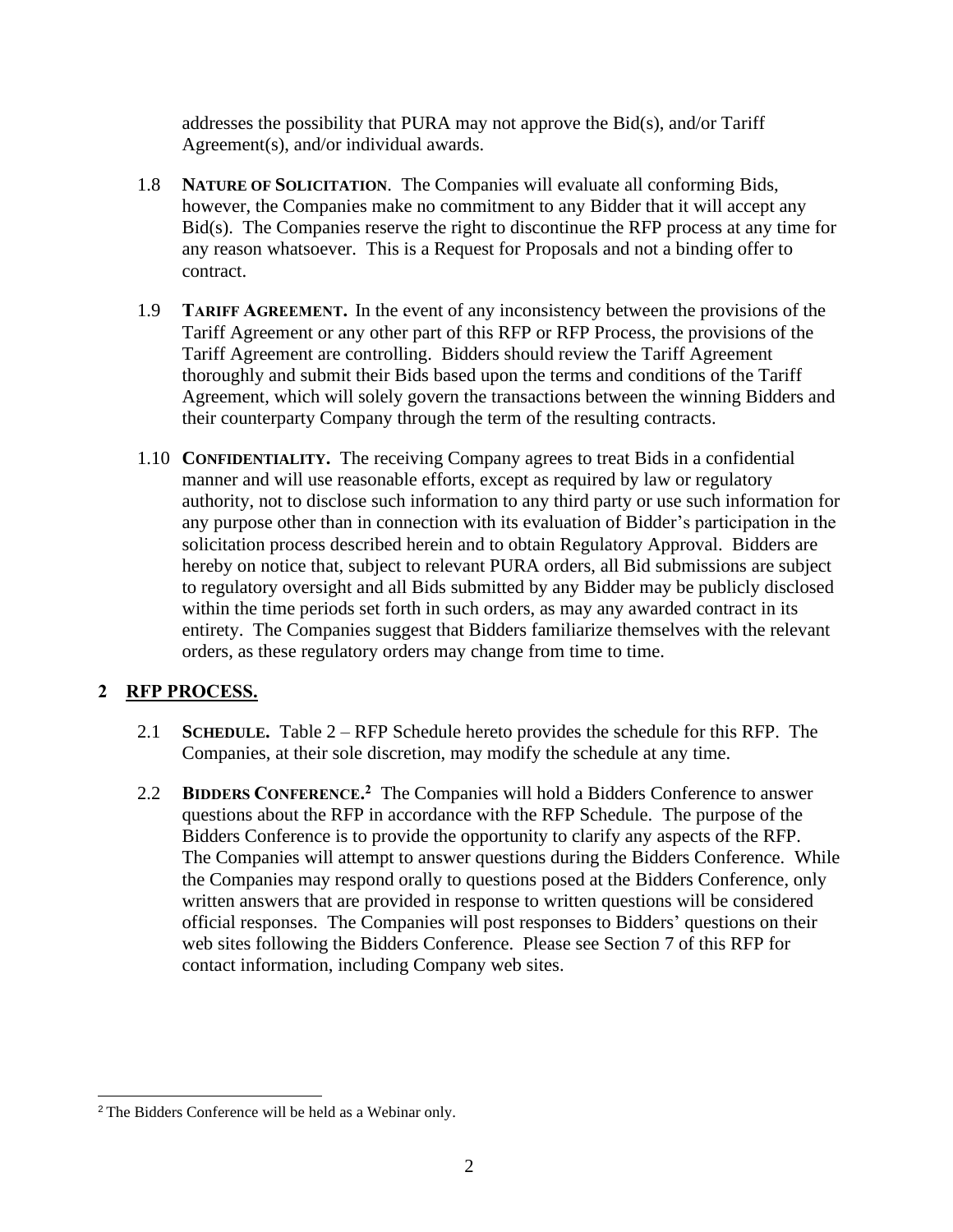#### 2.3 **PROCESS OVERVIEW**

- 2.3.1 The joint RFP process, with separate Bid evaluations by each EDC, will ensure consistency and administrative efficiency, as well as facilitate regulatory review.
- 2.3.2 Each Bidder must submit its Bid to the appropriate EDC in whose service territory the Project is located. Projects outside of the applicable EDC's service territory are ineligible.
- 2.3.3 For Projects participating in the Year 1 Small Zero Emission category, the Tariff Rate has been administratively set by PURA in the amount of \$95.075/MWh for the Netting Tariff and \$200.97/MWh for the Buy All Tariff.
	- 2.3.3.1 The solicitation for Small Zero Emission Projects will occur through a first come, first served process, subject to the availability of capacity and the "Two-Week Window". For a two-week period, beginning with the opening of the Small Zero Emission bidding period, (the "Two-Week Window"), all bids will be treated as if they were submitted and received on the same date and time.
		- 2.3.3.1.1 At the conclusion of the Two-Week Window, the first come, first served process will apply.
		- 2.3.3.1.2 However, if during the Two-Week Window, an EDC receives bids for which the total capacity value exceeds available allocation capacity, the following process will apply:
			- 2.3.3.1.2.1 The EDC will rank all bids received during the Two-Week Window using a random selection process;
			- 2.3.3.1.2.2 Bids will be selected based on the randomly determined rank until the capacity allocation limit is exhausted;
			- 2.3.3.1.2.3 Bids not selected will be placed in a standby queue;
			- 2.3.3.1.2.4 If for any reason capacity in the Small Zero Emission category becomes available, such capacity will be allocated for selection of the next bids(s) in the standby queue until the available capacity is exhausted.
	- 2.3.3.2 All bids in each EDC's standby queue will expire on the date when the results of each EDC's annual competitive procurement for the NRES Program are filed with PURA for Regulatory Approval and the bid process for the small zero emission category will be suspended until the new Small Zero Emission bid price and schedule are approved by PURA.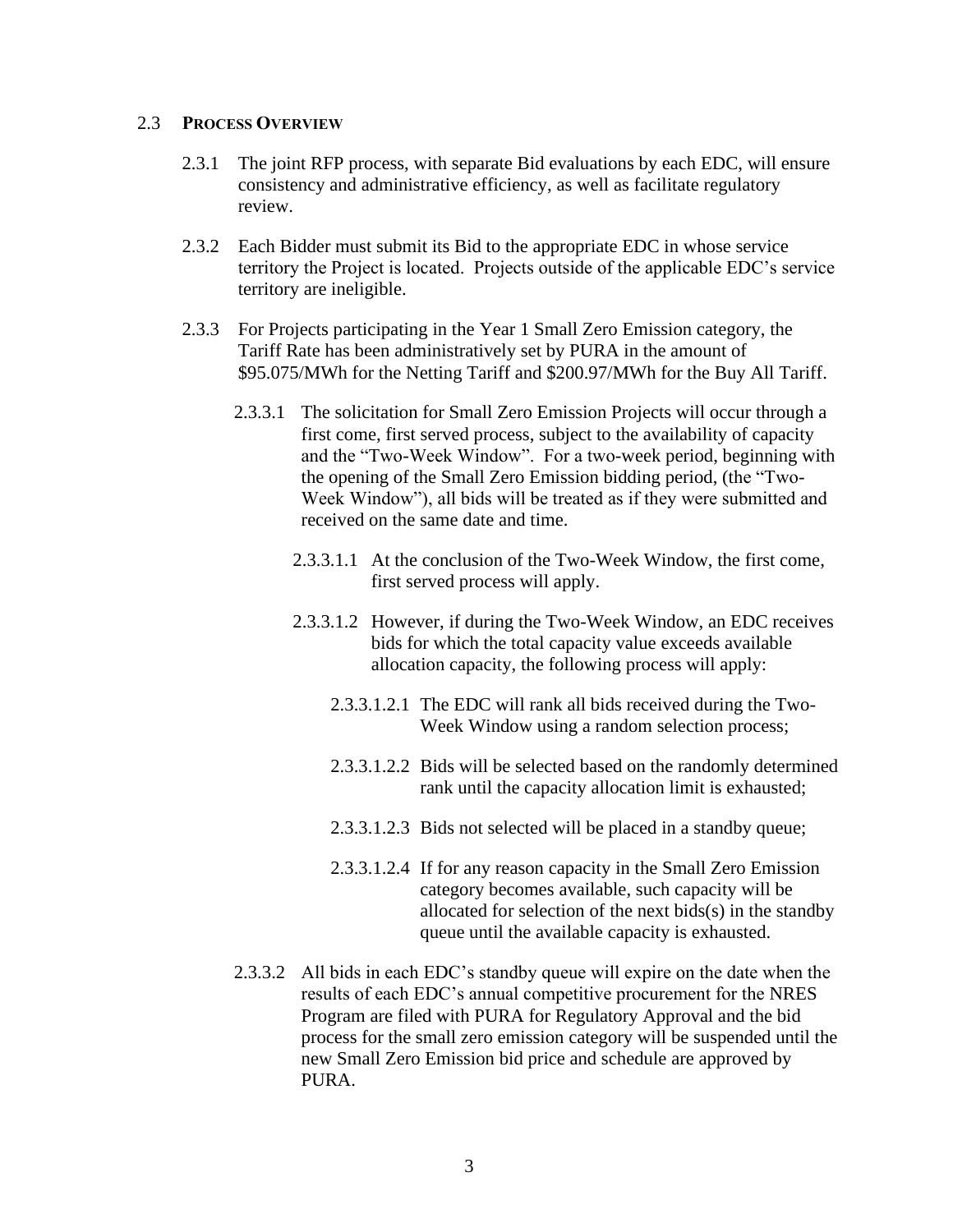- 2.3.4 Bids submitted for Projects in the Year 1 Medium and Large Zero Emission and Low Emission categories are subject to the annual price cap as determined by PURA in the amount of \$95.075/MWh for the Netting Tariff and \$200.97/MWh for the Buy All Tariff
- 2.3.5 Each EDC will separately submit selected Projects to PURA for Regulatory Approval.

#### 2.4 **BID SUBMISSION.**

- 2.4.1 **Bid Forms:** Each EDC will develop and maintain its own form to be used for Bid submission ("Bid Form"). Each EDC will provide a website link containing such EDC's Bid Form and EDC-specific instructions for Bid submission, as well as any additional forms that Bidders may be required to complete. Bids are discussed further herein including in Sections 2.4.2 and 2.4.3 below.
- 2.4.2 **Submission of Bids:** Bids must be submitted in accordance with the EDCspecific instructions. Bidders must comply with the instructions to ensure that their Bids are complete. In addition to completion of the Bid Form, Bidders must provide a Bid Certification Form, and may be required to provide a Connecticut Licensed Professional Engineer Certification Form, or interconnection application confirmation receipt, or other forms as necessary based on the specifics of the Bid. Bidders who claim the designation of any of the Bid Preferences as designated by PURA may also be required to submit additional documentation proving such qualification. Specific instructions for how to provide these additional documents may vary by EDC, and are set forth in the EDC-specific bid instructions.
- 2.4.3 **Bid Details:** Bidders must submit their Bids by using the EDC-specific Bid Form, which contains the majority of the information necessary for the Companies to evaluate Bids. At a minimum, the information listed below may be required for Bid submission. However, additional/supplemental information is or may be required as set forth in the applicable RFP ("Minimum Required Bid Information"):

Bid Form Information

- o Bidder name
- o Customer name
- o Owner of the Project Site
- o Customer billing account number
- o Project Site Address
- o Certification that the Project is not a Shared Clean Energy Facility
- o Certification of site control
- o Certification that the Project has not received an agreement under the LREC/ZREC Program that is not in-service at the time of the bid
- o An affidavit attesting that Project splitting is for the purposes of the Non-Residential Renewable Energy Solutions Program only and does not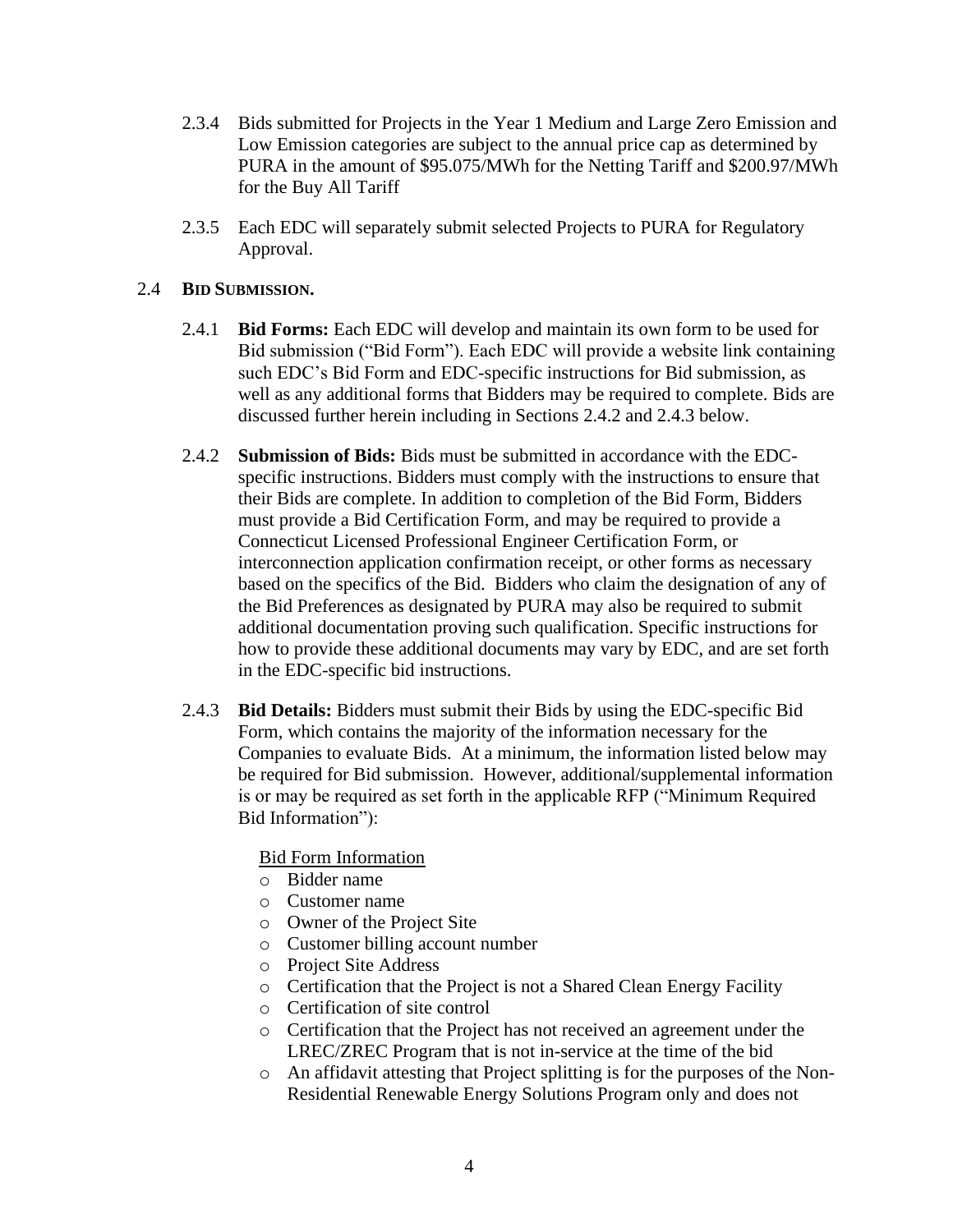affect how the Projects will be reviewed under other regulatory processes not within PURA's jurisdiction, such as DEEP permitting processes or Connecticut Siting Council review

- o Tariff Payment Beneficiary Name (if applicable)
- o Indicated percentage of payments to be allocated to Tariff Payment Beneficiary and Customer of Record (if applicable)
- o System size in kW (AC)
	- **•** Program participants must size the system such that a system's expected annual production does not exceed the highest annual consumption over any 12-month period plus the additional load expected to materialize over the five years following bid submission attributable to transportation electrification and/or fuel switching. Applicants must provide the historical load data during the Bid submission process. For SAM customers, the load data for up to five Beneficial Accounts must be provided to support the Bid.
	- For Projects indicating at the time of Bid submission that their load is expected to increase in accordance with transportation electrification (i.e., electric vehicles) and fuel switching (i.e., air source heat pumps), a Connecticut Licensed Professional Engineer certification certifying the load expected to materialize over the five years following Bid submission attributable to these items will be required
- $\circ$  Documentation proving site control such as deeds,<sup>3</sup> written leases, options to lease, memorandums of lease, memorandums of option to lease, and contracts to purchase
	- For Projects where a State, Agricultural, or Municipal (SAM) account is acting as a Customer Host, the SAM Customer Host account must demonstrate ownership of the Project site through deeds<sup>4</sup>, written leases, options to lease, memorandums of lease, memorandums of option to lease, and contracts to purchase. These ownership requirements do not apply to beneficial SAM Accounts.
- o Copy of the most recent Customer bill
- o For New Construction Projects, a copy of the interconnection application confirmation receipt will be required. Such interconnection application and fee(s) must be submitted no later than two weeks prior to the Bid deadline for the given solicitation.
- o For New Construction Projects, a copy of documentation certified by a Connecticut Licensed Professional Engineer certifying the Customer load estimate will be required
- o For informational purposes only, all bids received from Class I renewable energy sources that emit carbon to certify that the Project is technologically capable of becoming carbon neutral by 2040 and will

<sup>&</sup>lt;sup>3</sup> Including, but not limited to, Warranty Deed, Quit Claim Deed, Executor's Deed, Trustee's Deed, or any other valid proof of ownership.

<sup>&</sup>lt;sup>4</sup> Including, but not limited to, Warranty Deed, Quit Claim Deed, Executor's Deed, Trustee's Deed, or any other valid proof of ownership.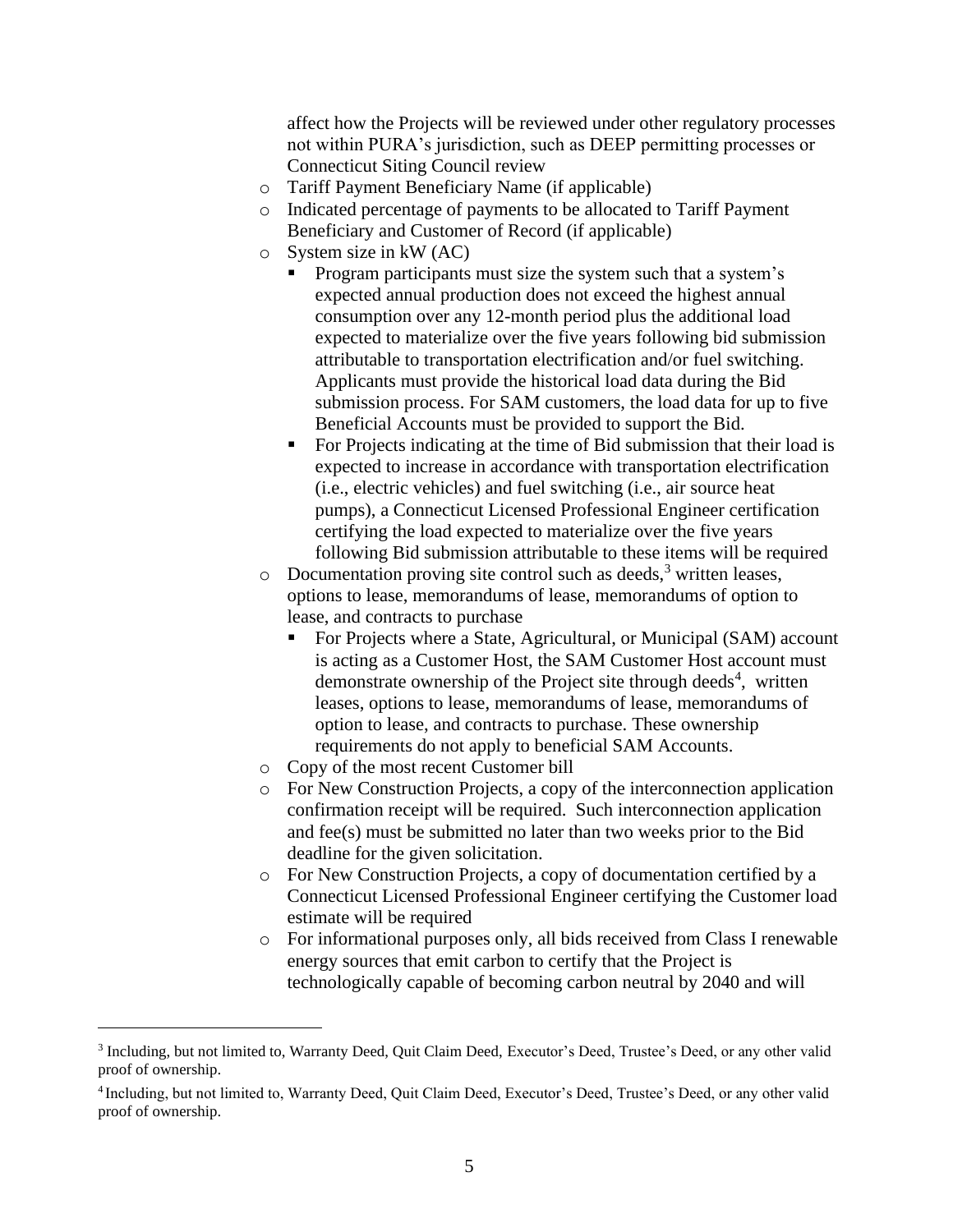take all measures to become carbon neutral by 2040 should a statewide 100 percent zero carbon electricity goal be established $5$ 

- o For Projects indicating at the time of Bid submission that they meet any of the Bid Preference criteria, an affidavit which explains how such Bid meets the Bid Preference criteria may be required
- o Other Bid requirements as determined by the EDCs
	- Specific instructions for how to provide all bid documents may vary by Company, and are set forth in the Company-specific instructions.
		- TO EVERSOURCE: Bids must be submitted to Eversource via the Eversource Bid Portal linked [here.](https://www.eversource.com/security/account/Login?ReturnUrl=/clp/recbid/)
		- TO UI: Bids must be submitted to UI via the Renewable Energy Solutions Portal linked [here.](https://www3.uinet.com/DistributedGeneration/)
- 2.4.3.1 "Bid Certification Form". This five (5) page form is mandatory. Every Bid must be accompanied by an executed Bid Certification Form, which must contain four signatures, one by the Bidder, one by the Owner of the Project Site, one from the Customer of Record, and one from the Tariff Payment Beneficiary. The Bid Certification Form is an integral part of the Bid, and Bids that do not include a complete and executed Bid Certification Form, including all signatures as required pursuant to the specifics of the bid, will not be considered. For purposes of clarification, for all Bids, pages 2, 3, and 4 are mandatory and page 5 is mandatory only if a Tariff Payment Beneficiary is elected. Each Company's website contains a Bid Certification Form with the Company-specific instructions as to how such form is to be submitted.
	- The five-plus page Bid Certification Form consists of the following:
		- o Page 1 Instructions for completion of Pages 2 through 5
		- o Page 2 Bidder's Signature, Commitment and Acceptance: By signing this page of the Certification form, the Bidder or a duly authorized representative of the Bidder is making a number of certifications, including that the information provided in the Bid is complete and accurate, and that the Bidder and the project meet the eligibility requirements set forth in this RFP as discussed in Section 5 below.

<sup>5</sup> See, Executive Order No. 3 dated November 3, 2019 signed by Governor Ned Lamont. See also, S.B. 10, Session Year 2020. The intention in requiring the certification of carbon neutrality by 2040 is to ensure that PURA and the EDCs have the requisite information regarding the technical capabilities of those resources under contract in 2040 to implement a 100 percent zero carbon goal, should such a goal become law. Such information may prove unnecessary depending on the statutory language and implementation of any 100 percent zero carbon goal.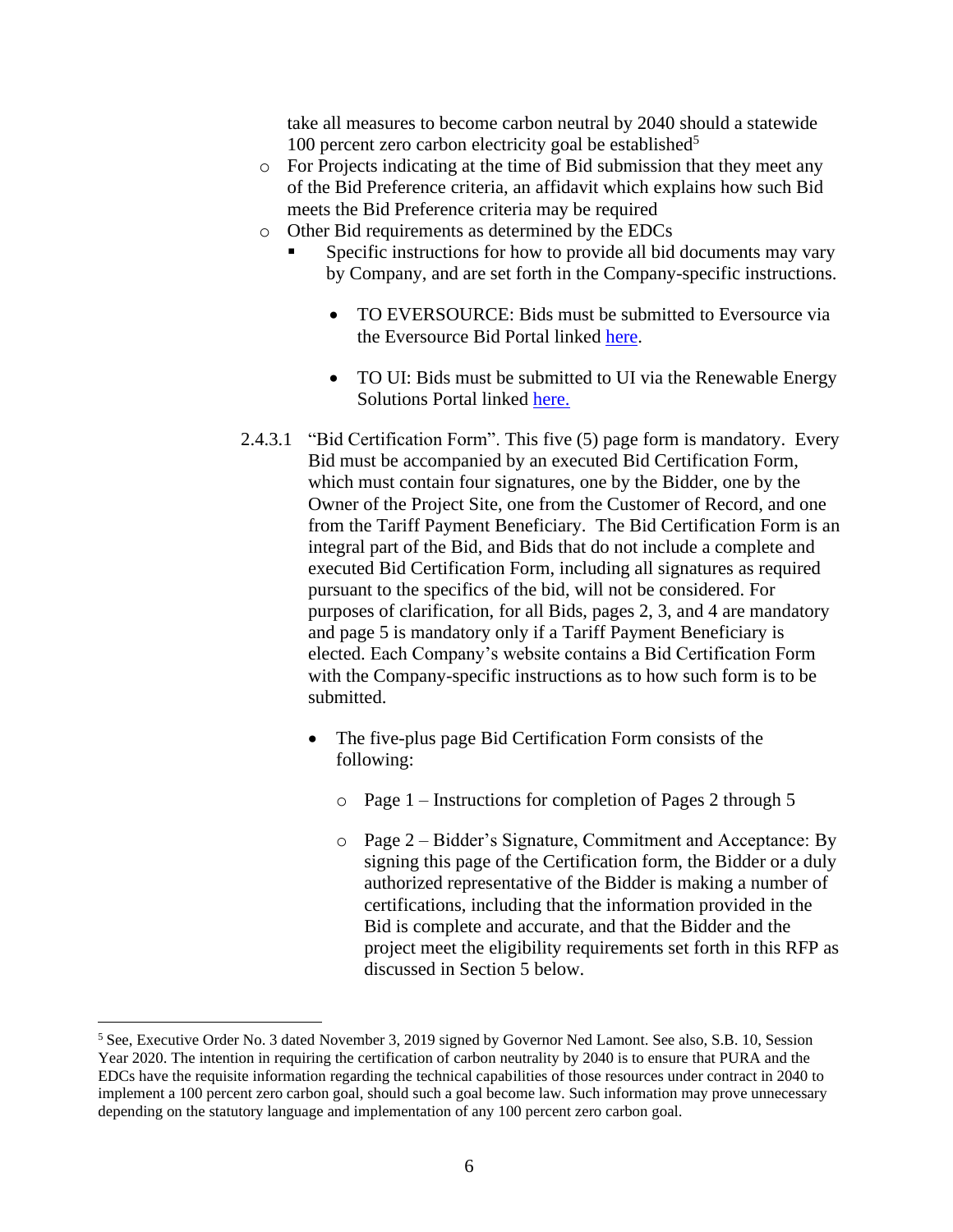- o Page 3 Tariff Agreement Customer's Signature, Commitment and Acceptance: By signing this page of the Certification form, the Tariff Agreement Customer or a duly authorized representative of the Tariff Agreement Customer is making a number of certifications, including that the Tariff Agreement Customer has reviewed the statements and certifications of the Bidder, and that such statements and certifications as applicable to the Project Bid are true and accurate to the best of the Tariff Agreement Customer's knowledge.
- o Page 4 Affidavit of Owner of the Project Site's Notarized Signature, Commitment and Acceptance: The Bidder must have and certify site control to the EDC prior to submitting such Bid. Signing this affidavit along with providing documentation as additional attachments to the Bid Certification Form proving site control such as deeds (including but not limited to, Warranty Deeds, Quit Claim Deeds, Executor's Deeds, Trustee's Deeds, any other valid proof of ownership), written leases, options to lease, memorandums of lease, memorandums of options to lease, and contracts to purchase, represents certification of site control. The Owner of the Project Site must sign this affidavit, which is required to be witnessed by a Notary Public. By signing the affidavit, the Owner of the Project Site or a duly authorized representative of the Owner of the Project Site is making a number of affirmations and certifications, including that the Owner of the Project Site has reviewed the statements and certifications of the Bidder, and that such statements and certifications as applicable to the project site are true and accurate to the best of the knowledge of the Owner of the Project Site.
- o Page 5 Tariff Payment Beneficiary Signature, Commitment, and Acceptance (If Applicable): By signing this page of the Certification form, the Tariff Payment Beneficiary is making a number of certifications, including that the Tariff Payment Beneficiary has reviewed the requirements, terms and conditions, and obligations of the Tariff Payment Beneficiary as they pertain to this Program.
- Eversource requires that the five-plus  $(5+)$  page Bid Certification Form must be attached to the Bid as one single PDF (.pdf) file prior to submission as part of the completed Bid. Both the Bid and Bid Certification Form are submitted at the same time.
- UI requires that the five (5) page Bid Certification Form and all other required documents be uploaded in the Uploads Section of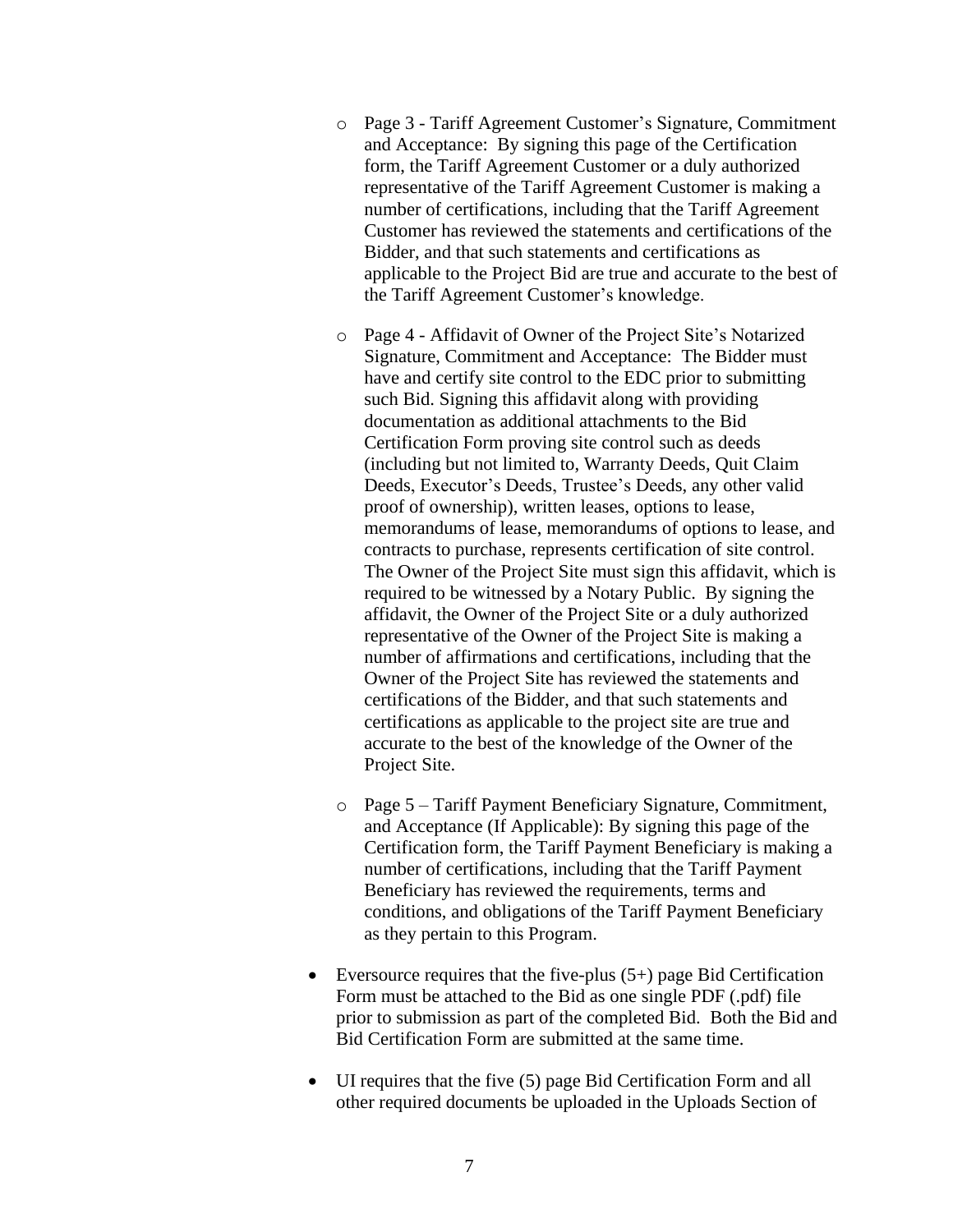the Fast Track and Study Portal or in the 25k And Under Portal in accordance with UI's bid form instructions, as posted on UI's Non-Residential Renewable Energy Solutions web page. The most current UI Bid Certification form on UI's Non-Residential Renewable Energy Solutions web page must be used. Other previous versions of the UI Bid Certification Form are not acceptable.

- 2.4.3.2 "Connecticut Licensed Professional Engineer Certification".
	- A Connecticut Licensed Professional Engineer Certification is required in the following circumstances, as noted in Sections 3.1.1, 3.4, and 5.5.3 of the Non-Residential Renewable Energy Solutions Program Rules:
	- The size of a project may be based on an amount greater than the net load at a project site only if a Connecticut Licensed Professional Engineer Certification is provided showing that any existing generation will be removed or no longer operational within five (5) years of Bid submission. Under such circumstances, a project may be sized to the anticipated future annual load in kWh and subject to the performance penalties discussed in Sections 6.1.6.
	- For New Construction Projects that are not SAM Customers, Bidders will be required to submit a Connecticut Licensed Professional Engineer Certification which certifies the anticipated Customer load at the Project Site, and how such Project shall be sized so as not to exceed such anticipated Customer load at the Project Site. Such anticipated Customer load may include a reasonable approximation of the annual load attributable to transportation electrification (i.e., electric vehicles) and fuel switching (i.e., air source heat pumps).
	- For New Construction Projects, a copy of documentation certified by a Connecticut Licensed Professional Engineer certifying the Customer load estimate will be required.
	- For projects indicating at the time of Bid submission that their load is expected to increase in accordance with transportation electrification (i.e., electric vehicles) and fuel switching (i.e., air source heat pumps), a Connecticut Licensed Professional Engineer certification certifying the load expected to materialize over the five years following Bid submission attributable to these items will be required.
- 2.4.3.3 "Interconnection Application Receipt". For projects where there is currently no customer revenue meter at the site, but where there will be electric service in the future (i.e., will be located behind a revenue meter), otherwise known as a "New Construction" project, counterparties must apply for interconnection with their respective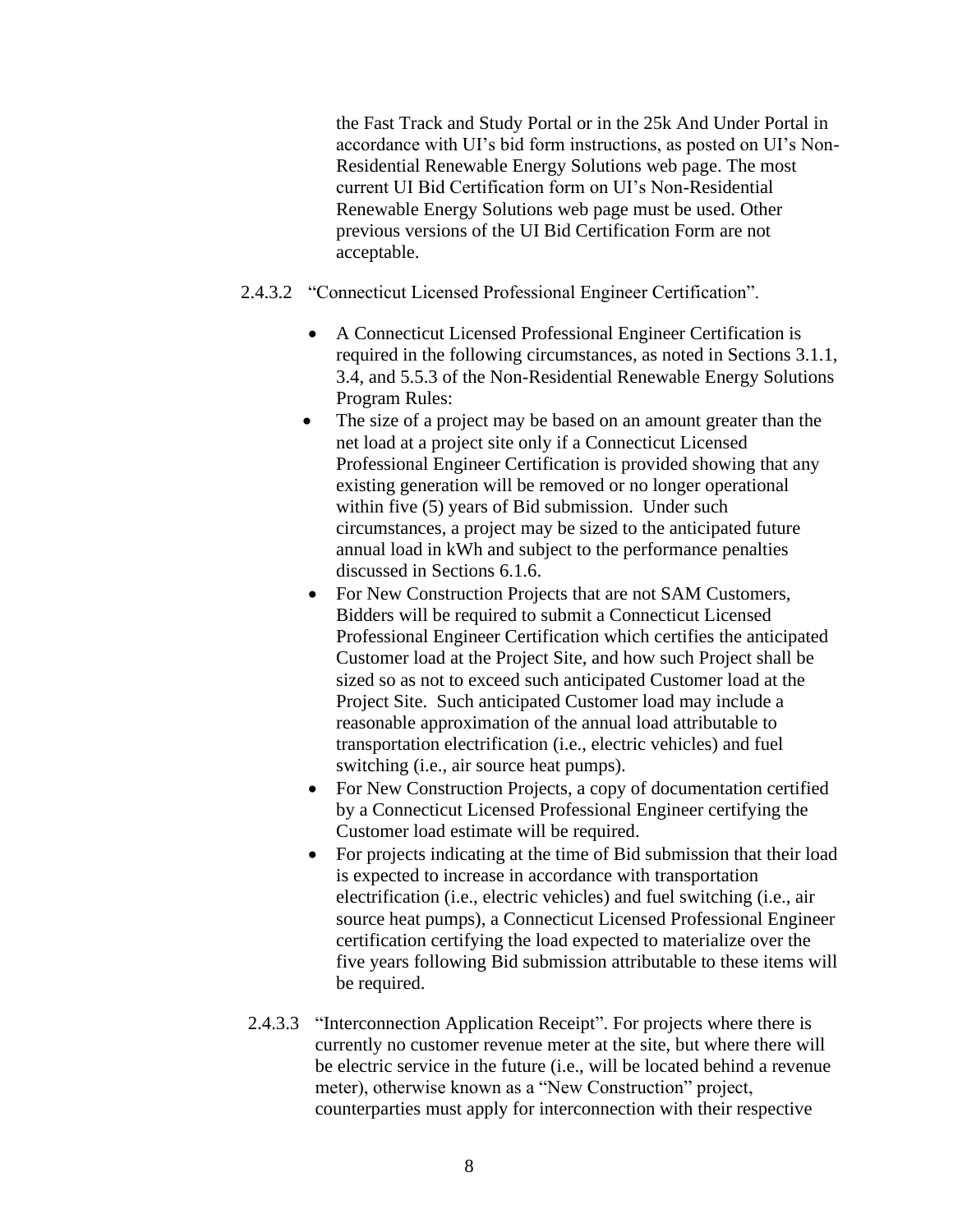Company and pay the interconnection application fee prior to submitting a bid/application for that project in the NRES program. A copy of the confirmation receipt issued by the Distributed Resources group at the respective Company stating that an interconnection application and payment for such interconnection application have been received by the Company for that specific project will be required to be submitted during the online bid/application process for all Low Emission, Large, Medium and Small Zero Emission Bids. For purposes of clarification, if multiple "New Construction" bids are submitted at the same site address, each individual bid must include a unique confirmation receipt from the Company's Distributed Resources group. All "New Construction" bids shall be subject to Section 6.2 below. Such interconnection application and fee(s) must be submitted no later than two weeks prior to the Bid deadline for the given solicitation.

- 2.4.3.4 "Documentation proving site control". Every Bidder must submit supplementary documents proving site control. Documentation may include deeds, written leases, options to lease, memorandums of lease, memorandums of option to lease, and contracts to purchase.
- 2.4.3.5 "Certificate of Carbon Neutrality". For purely information purposes, Bids received from Class I renewable energy sources that emit carbon to certify that the project is technologically capable of becoming carbon neutral by 2040 and will take all measures to become carbon neutral by 2040 should a statewide 100 percent zero carbon electricity goal be established.
- 2.4.3.6 "Copy of the most recent Customer Bill". For any projects proposed at a site with existing customer electric service, a copy of the most recent customer bill must be included.
- 2.4.3.7 "Historical Load". Applicants must provide five years of historical load data during the Bid submission process. When five years of data is unavailable, the Bidders shall provide as much historical load data as possible. For SAM customers, load data for up to five Beneficial Accounts must be provided to support the Bid.

#### 2.4.4 Non-Refundable Bid Fee

2.4.4.1 Bidders will be required to pay a non-refundable Bid fee of \$300 at the time of Bid submission. The Bid fees will be used to offset the costs to administer the Program.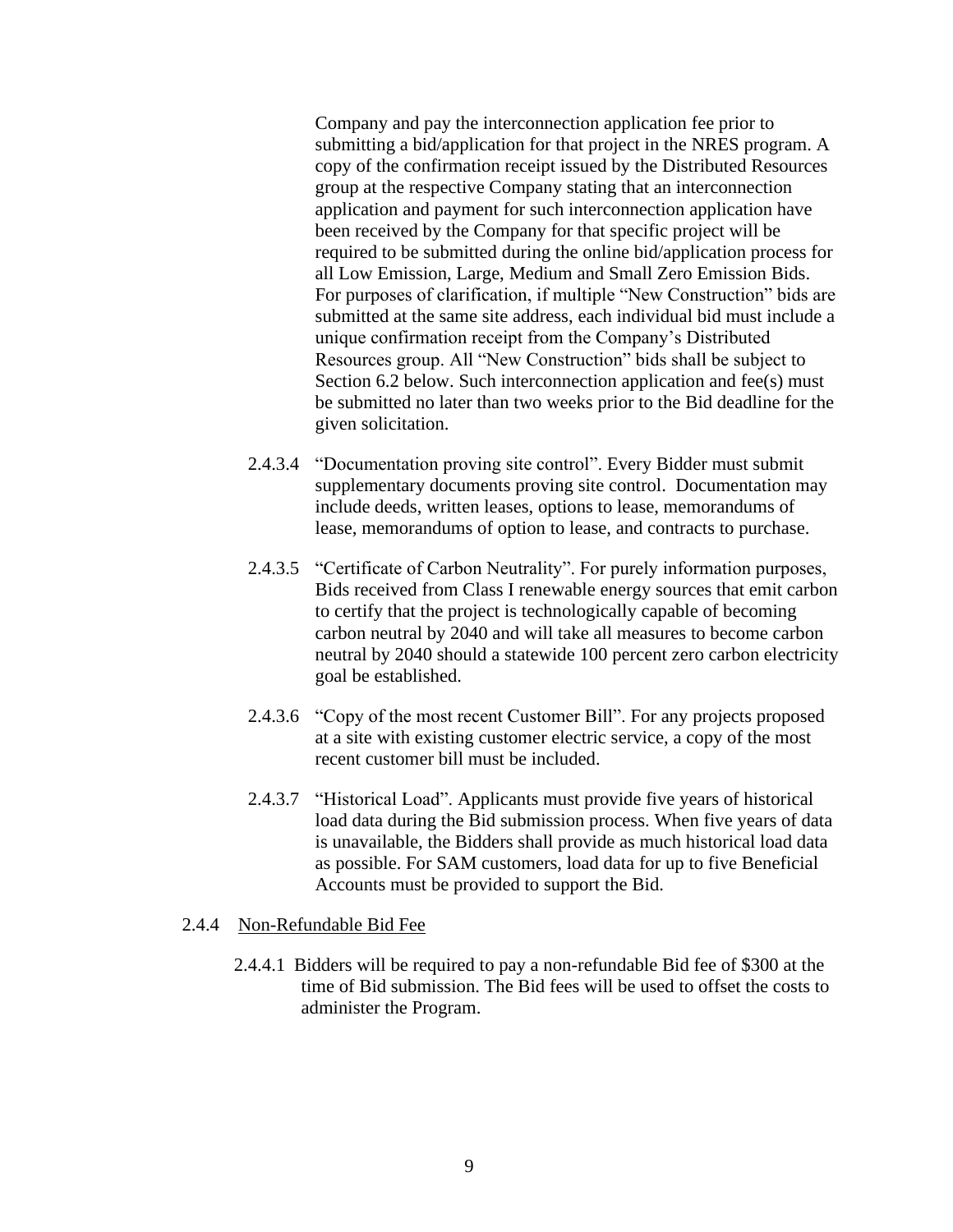#### **3 COMPENSATION STRUCTURES**

- 3.1 The compensation structure will be selected at the time of Application submission and cannot be modified once selected, either before or after the system receives Approval to Energize from the utility.
- 3.2 Buy-All: Under the Buy-All compensation structure, the EDC will compensate the Customer for all metered energy produced by the Project at the Tariff Rate.
	- 3.2.1 Customers with grandfathered net metering rights pursuant to Conn. Gen. Stat. Section 16-243h, as amended by Section 1 of the Act, shall only qualify for the Buy-All compensation structure for any generation added at the Project Site and accepted under this Program.
	- 3.2.2 The Buy-All structure will have a Tariff Rate for energy that includes compensation for RECs and Environmental Attributes. Because the EDC is providing compensation to the Customer for the total quantity of energy produced by the Project, there is no need for a separate rate for RECs and Environmental Attributes.
	- 3.2.3 The Buy-All Tariff Rate is a fixed per kWh volumetric rate.
	- 3.2.4 If a Bidder elects to provide direct payments to a Tariff Payment Beneficiary in the instance contemplated in Section 6.1.2.2 herein, the Bidder must clearly identify the following: 1) the percentage of total compensation to be paid to a Tariff Payment Beneficiary, and 2) the percentage of total compensation to be paid to each of the Customers of Record associated with each existing Revenue Meter. One hundred (100) percent of the compensation can be allocated to a Tariff Payment Beneficiary.
- 3.3 Netting Tariff: Under the Netting Tariff structure, the EDC will compensate the Customer based on a two-part Tariff Rate. The two-part rate will consist of an Export Rate, and a REC and Environmental Attribute ("REC") rate.
	- 3.3.1 Netting of generation and load will be measured monthly. Measurement of imported and exported power will be performed on a monthly basis at the Revenue Meter each month and summed at the end of each billing period. On a monthly billing basis, the amount of energy on a per kWh basis sold to the Company shall be compared to the amount of energy purchased from the Company. If the amount of energy sold to the Company exceeds the amount of energy purchased from the Company, the monthly net kWh delivered to the distribution system shall be calculated as the difference between the amount of energy sold to the Company minus the amount of energy purchased from the Company. If the amount of energy purchased from the Company exceeds the amount of energy sold to the Company, the monthly net kWh consumption shall be calculated as the difference between the amount of energy purchased from the Company minus the amount of energy sold to the Company.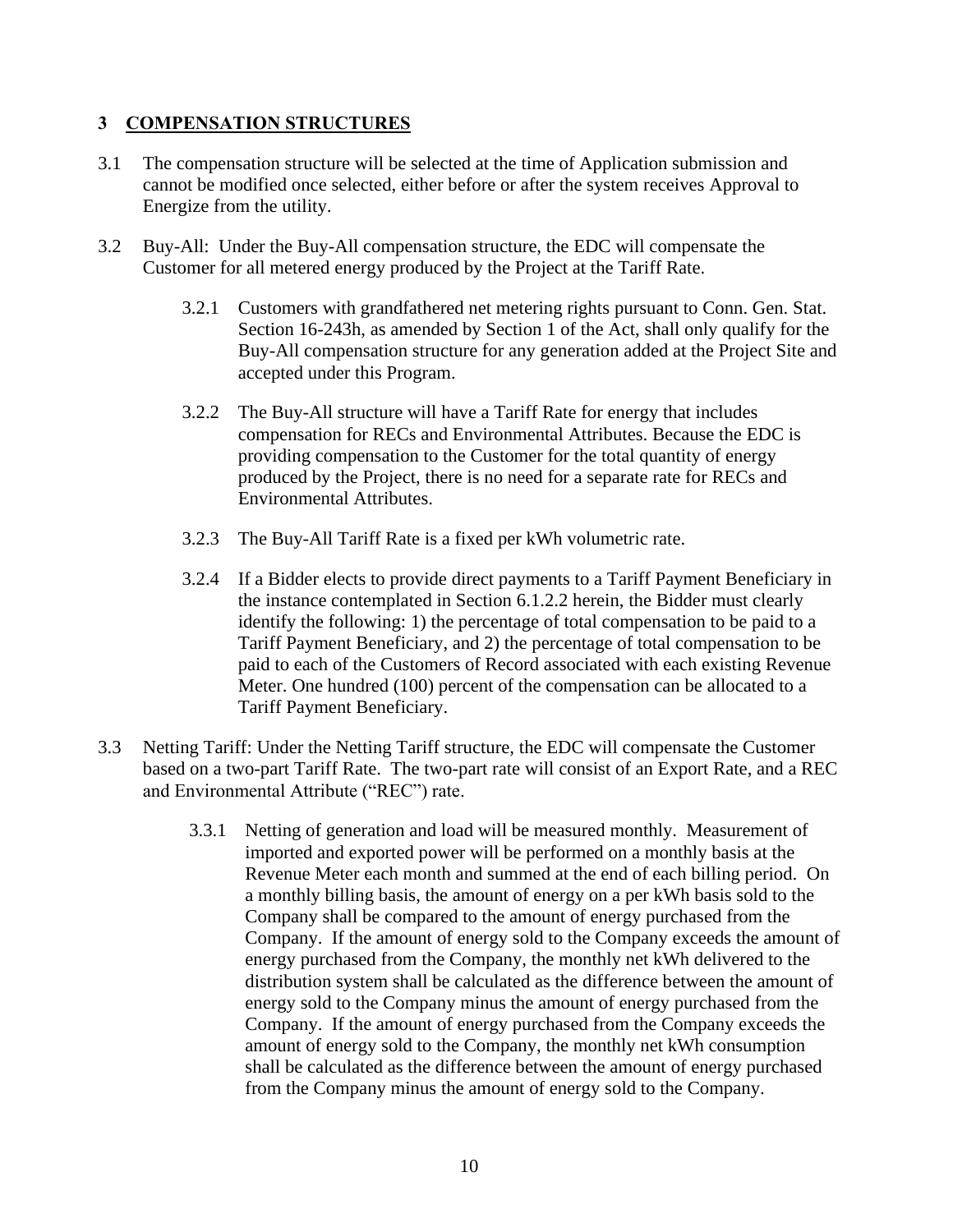- 3.3.2 The Customer will pay the EDC for any monthly net kWh consumption during the billing period at the applicable EDC retail rate.
- 3.3.3 The Customer will be compensated for any monthly net kWh delivered to the distribution system during the billing period at the Customer's currently applicable retail rate inclusive of Standard Service energy supply rates.
- 3.3.4 The Customer will be compensated for the RECs and Environmental Attributes of the total kWh of generation produced by the Project at the REC rate as measured at the Production Meter.
- 3.3.5 REC Payments shall be made on a quarterly basis to either the Customer of Record or to a Tariff Payment Beneficiary. One hundred (100) percent of the REC payments can be allocated to a Tariff Payment Beneficiary.

#### **4 BID EVALUATION. 6**

- 4.1 The evaluation and selection of Bids will be independently and separately performed by each EDC for Projects in their respective service territories.
- 4.2 A Bid for any one Project may be submitted for only one of the two compensation structures as defined in Section 3.
	- 4.2.1 The Bid evaluation will include Bid of a mathematically equivalent basis for comparing Bids under the Buy-All structure to Bids under the Netting Tariff structure. The Bid comparison methodology is further described in the EDC's published "Non-Residential Renewable Energy Solutions Program Bid Price Comparison Guidelines," in Appendix A of the" Non-Residential Renewable Energy Solutions Program Rules".
- 4.3 Bids in each size category except for Small Zero Emission Projects will be evaluated against other bids within that size category regardless of the Compensation Structure selected.
- 4.4 For Small Zero Emission Projects, the EDCs will evaluate proposals on a first come, first served basis based on the date and time that Bids are received as described in Section 2.4.3.
- 4.5 For Large and Medium Zero Emission and Low Emission Projects, the EDCs will evaluate proposals based on fixed Bid prices considering any applicable Bid Preferences as determined by PURA. Valid Bid proposals will be ranked in order from lowest to highest price. EDCs will select Projects with the lowest unit price (after application of the mathematically equivalent basis as set forth in Section 4.2.1) proposals first and will continue until the required annual MW amount is met. Bids will have to include fixed pricing as set forth in the requirements of the applicable RFP, and

<sup>6</sup> Refer to Appendix A - Non-Residential Renewable Energy Solutions Program Guidelines for Bid Price Comparison for further clarification including guidance on Negative REC Bids.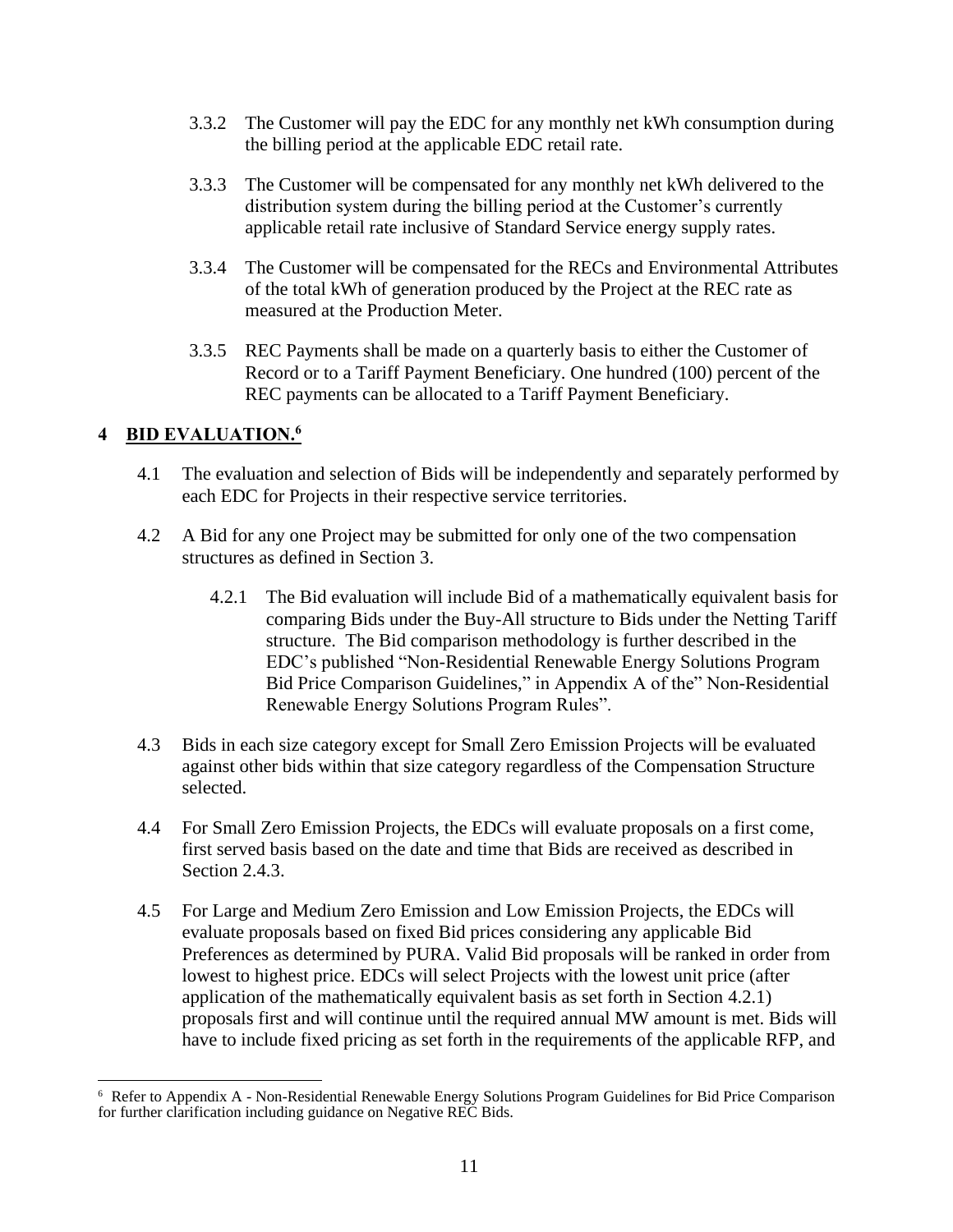all other information necessary for Bid evaluation as noted herein. The annual MW commitment will be based on the as-Bid size of the Project.

- 4.6 To the extent that Bidder's Project qualifies for any or all of the Bid Preferences noted below and Bidder elects to claim such Bid Preference(s), Bidder is required to include an affidavit with supporting description for each such Bid Preference at the time of Bid submission to the respective EDC. Small Zero Emission Projects shall not receive any Bid Preferences.
	- 4.6.1 For Year 1 of the Program, Projects built and wholly located on Landfills and/or Brownfields, as determined by the EDC, will result in the bid for that Project being discounted by twenty percent (20%) for each qualifying Bid Preference. For example, a \$100 Bid for a Project that is determined to be wholly located on a Landfill will be evaluated using a bid price of \$80; Bidder would still receive \$100 under the Agreement if selected as a winning Bidder.
		- 4.6.1.1 For Projects built on either Landfills or Brownfields to qualify for the Bid Preference, the Project must be wholly located on either a Landfill or Brownfield. However, if the size of the Landfill or Brownfield cannot accommodate the entire Project footprint, then the Project can still be eligible to receive the qualitative preference, provided at least 75% of the total Project footprint is within the Landfill or Brownfield, and the entire Landfill or Brownfield land that is legally and technically available for development is utilized.
	- 4.6.2 For Year 1 of the Program, Projects located in a Distressed Municipality, as determined by the EDC, will result in the bid for that Project being discounted by 20 percent (20%).
	- 4.6.3 No one bid shall be eligible for multiple bid preferences (e.g., projects located on a landfill in a distressed community will receive a twenty percent bid preference).
- 4.7 The EDCs will use the fixed price evaluation<sup>7</sup> methodology to differentiate between Bids that meet threshold Project and Bid eligibility criteria as provided herein including in Section 5 of this Plan. Specifically, Bids will be assessed against the threshold criteria. Bids that meet all of the threshold criteria will be evaluated in a fixed price analysis of the price offered.
- 4.8 Zero Emission Project Bid Selection
	- 4.8.1 When the initial selection of a zero emission Project(s) is made, the EDC will notify each Bidder, as to whether its Bid was selected, or whether its

<sup>&</sup>lt;sup>7</sup> The fixed price evaluation will include the Bid Preferences as determined by PURA and an adjustment for either Buy-All or Netting Tariff bids to provide the mathematically equivalent evaluation methodology as set forth in Section 5.2.2.1.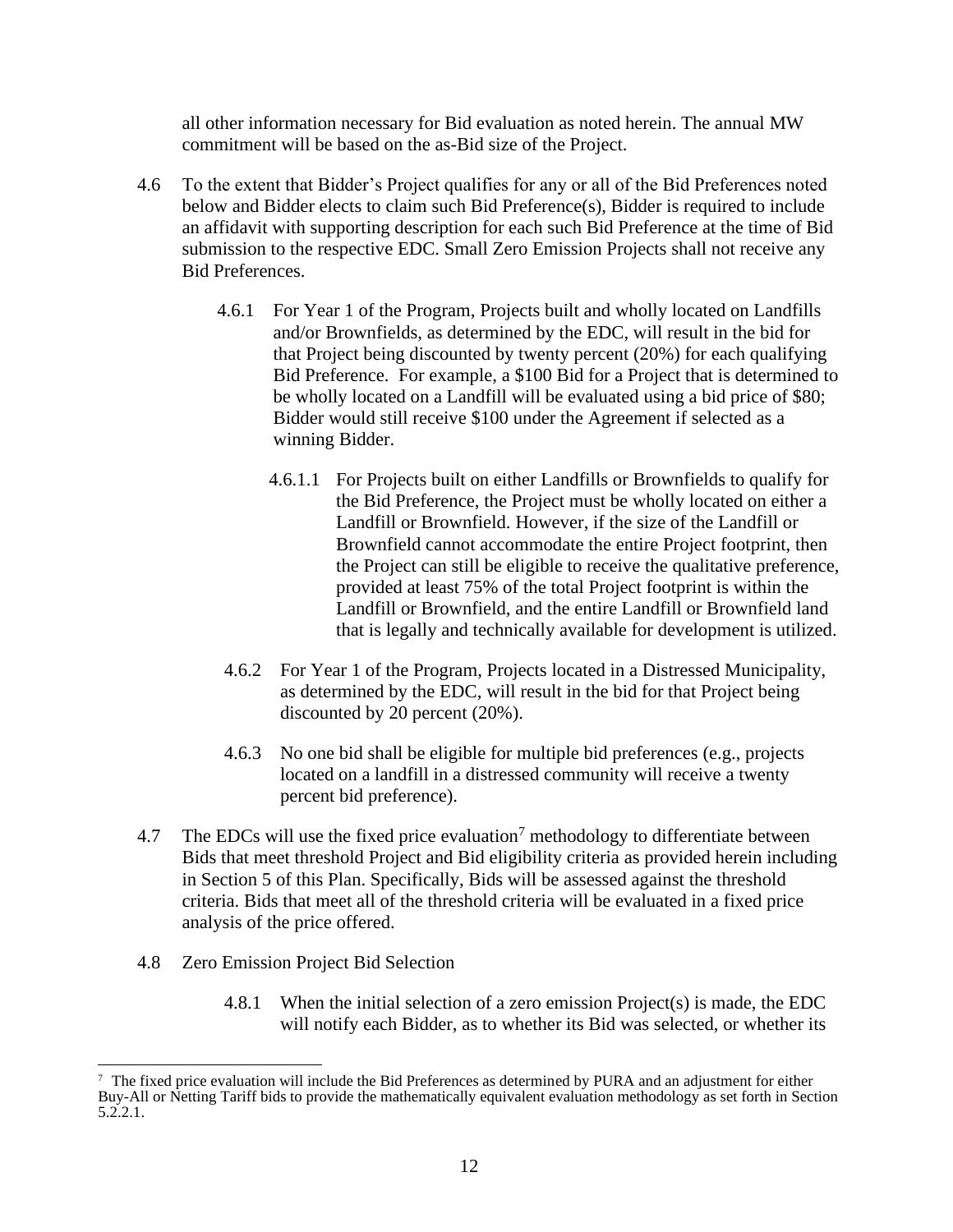Bid has been placed on standby in the event that additional MWs of capacity become available. Bidders may elect not to remain on standby, and instead have their Bids terminated.

- 4.8.2 If either EDC has uncommitted MWs remaining in any of the categories after the solicitation is completed, the EDCs will attempt to aggregate some or all of their respective MWs in an attempt to accommodate the next lowest priced Project in their respective Bid stack for the Medium and Large Zero Emission categories. If the aggregated MWs can accommodate one or more lowest priced Project(s), the Bid(s) will be accepted. If it cannot, the remaining MWs will not be allocated. The EDCs will only utilize their respective MWs, and will not "borrow" from each other, i.e., only Eversource MWs may be aggregated and utilized by Eversource, and UI MWs may be aggregated and utilized by UI.
- 4.8.3 If multiple Projects within a category have submitted identical Bid prices and the selection of all the identically priced Bids would exceed the targeted MWs, then the "stacking" of these Projects (for either Project selection or standby ranking purposes) will be performed using a random selection process.
- 4.8.4 Once an EDC selects one or more zero emission Project(s), each selected Bidder will be contacted by the EDC and will be eligible to receive compensation under a Tariff if PURA subsequently approves such Bidder's Project(s).
- 4.8.5 If a Bidder with a selected Project does not provide Performance Assurance in the timeframe required in the applicable RFP, then the Bid will be rejected and the MWs committed to the Project will be allocated to the next lowest priced Bid on standby when applicable.
- 4.9 Low Emission Project Bid Selection
	- 4.9.1 When the initial selection of a low emission Project is made, the EDC will notify each Bidder, as to whether its Bid was selected, or whether its Bid has been placed on standby in the event additional MWs of capacity become available. Bidders may elect not to remain on standby, and instead have their Bids terminated.
	- 4.9.2 If multiple Low Emission Projects have submitted identical Bid prices and the selection of all the identically priced Bids would exceed the targeted MWs, then the "stacking" of these Projects (for either Project selection or standby ranking purposes) will be performed using a random selection process.
	- 4.9.3 Once an EDC selects one or more Low Emission Project(s), each selected Bidder will be contacted by the EDC and will be eligible to receive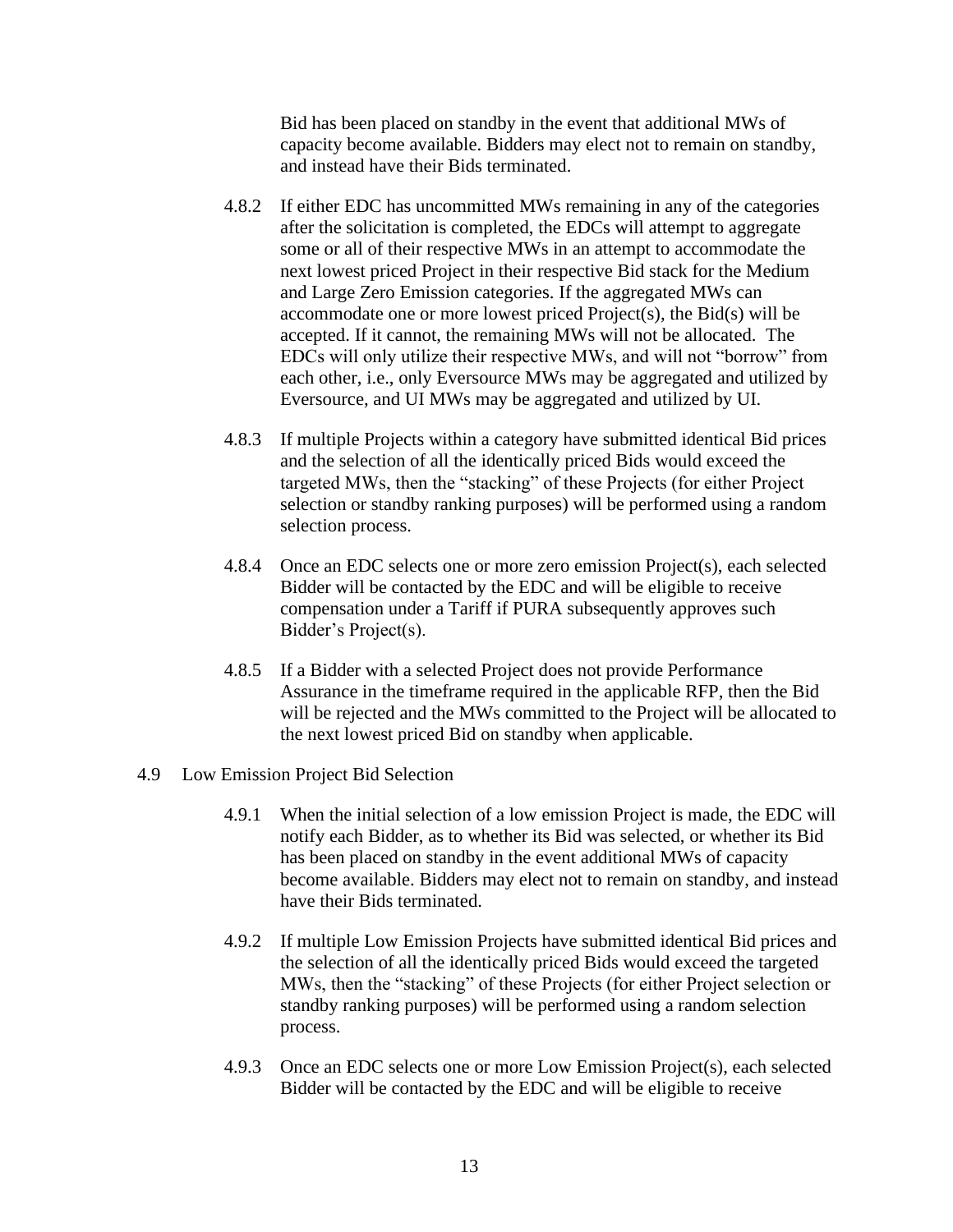compensation under a Tariff if PURA subsequently approves such Bidder's Project(s).

- 4.9.4 If a Bidder with a selected Project does not provide Performance Assurance in the timeframe required in the applicable RFP, then the Bid will be rejected and the MWs committed to the Project will be allocated to the next lowest priced Bid on standby when applicable.
- 4.9.5 By submission of the Bid Form, Bidder agrees that its Bid, including the Purchase Price(s) included by Bidder in such Bid Form, shall be firm, irrevocable and binding upon Bid submission.
	- 4.9.5.1 For Small Zero Emission Category Bids for Year 1, if selected, Rates will be as follows:

2022 Small Zero Emission Tariff Rates Buy-All Rate (\$/MWh): 200.97 Netting REC Value (\$/MWh): 95.075

- 4.10 Performance Assurance
	- 4.10.1 As provided in the Non-Residential Renewable Energy Solutions Program Tariff Agreement Cover Sheet, Performance Assurance is required for all awarded zero emission and low emission Projects.
		- 4.10.1.1 Performance Assurance shall not accrue interest.
	- 4.10.2 The amount of Performance Assurance required is as follows:
		- 4.10.2.1 Large Zero Emission Projects: \$25/kW AC
		- 4.10.2.2 Medium Zero Emission Projects: \$17/kW AC
		- 4.10.2.3 Small Zero Emission Projects: \$17/kW AC
		- 4.10.2.4 Low Emission Projects: \$100/kW AC
		- $4.10.2.5$  Zero emission Projects<sup>8</sup> submitting Bids in the Low Emission category: \$25/kW AC
	- 4.10.3 Performance Assurance must be provided in the amount set forth in the applicable Tariff Agreement at the time of Tariff Agreement execution.
	- 4.10.4 Failure by a Bidder to provide Performance Assurance in a form acceptable to the EDC as required shall result in immediate and automatic termination of the

<sup>8</sup> For purposes of clarification, any Zero Emission Project participating in the Low Emission category, regardless of system size, shall be required to pay Performance Assurance in the amount of \$25/kW AC.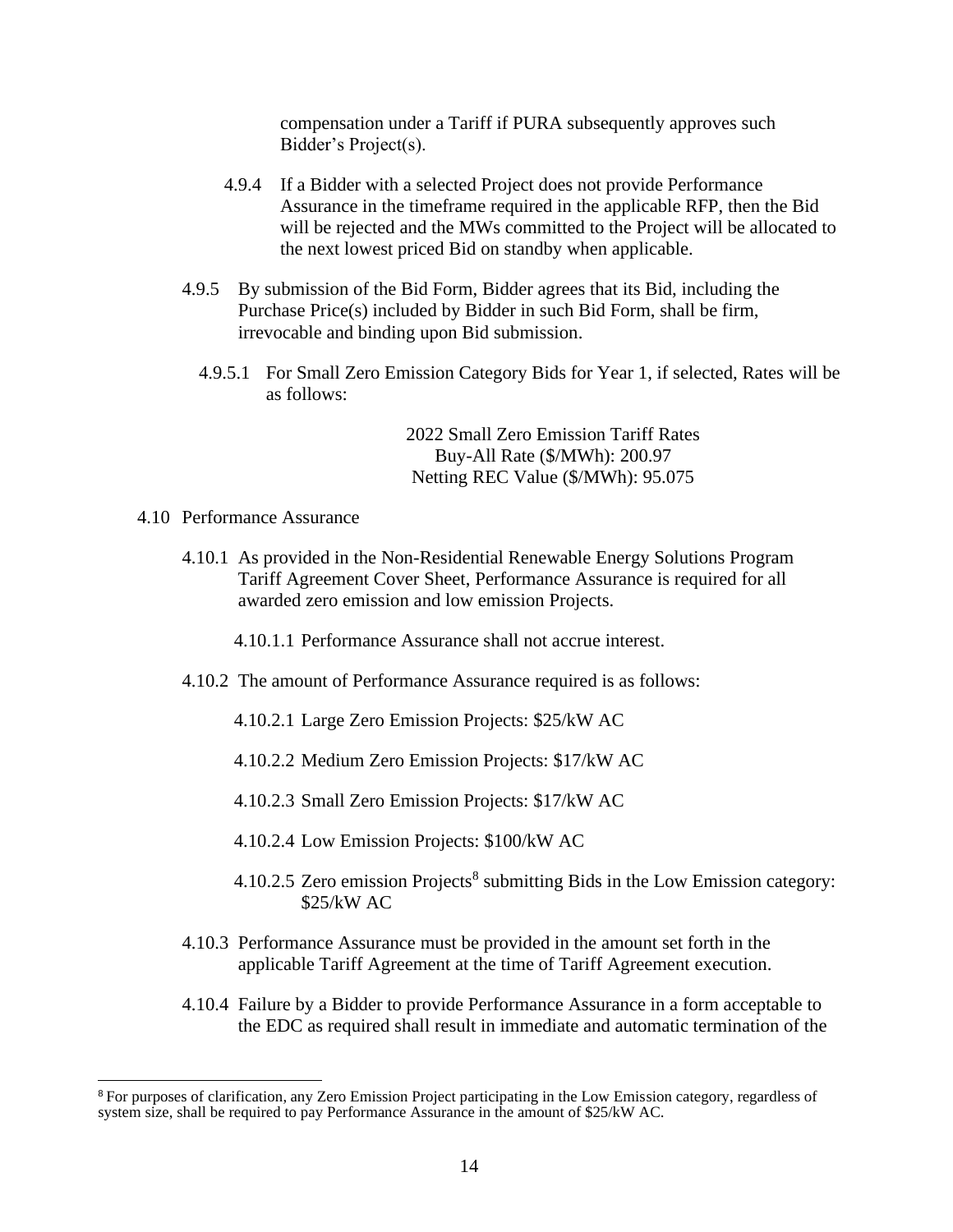Project's eligibility under the Tariff, and trigger reallocation of MWs when appropriate.

- **5 BID ELIGIBILITY REQUIREMENTS**. All Bids must meet the following eligibility requirements set forth below. Specifically, Bids will be considered from a Qualified Bidder with respect to energy and RECs created or to be created from an eligible Project. Failure to meet any of these requirements could lead to disqualification of the Bid from further review and evaluation.
	- 5.1 Bidder must submit a complete Bid to the EDC in whose territory the Project is located (either Eversource or UI).
		- 5.1.1 For Projects located on parcels in contiguous towns that are in different EDC service territories, Projects shall submit bids to the EDC in which the Project proposes to interconnect.
	- 5.2 Bids for Large and Medium Zero Emission and Low Emission categories must include binding offer prices in the format specified in the applicable RFP that are applicable to each of the twenty (20) years of the Tariff, subject to the Program pricing caps.
	- 5.3 Bidder must either be a Customer of Record at the Project Site, the Owner of the Project Site with consent of the Customer of Record at the Project Site, or a developer authorized by the Customer of Record and the Owner of the Project Site.
	- 5.4 Site control must be evidenced to the EDC by submission of the Bid Certification Form inclusive of documentation proving site control such as deeds, written leases, options to lease, memorandums of lease, memorandums of option to lease, and contracts to purchase.
	- 5.5 Bidder must certify that it understands and affirms the requirements, and terms and conditions of the applicable Tariff/this Program and accepts such Tariff without modification.
	- 5.6 Projects that are or will be located at Residential Renewable Energy Solutions Program eligible Project Sites shall not be eligible to participate in the solicitations outlined herein.
		- 5.6.1 Any Project that does not qualify for the Residential Renewable Energy Solutions Program for any reason, including Projects with capacity larger than 25 kW but smaller than 200 kW, shall be eligible for the Small Zero Emission category.
	- 5.7 Developers/Bidders/System Owners shall be subject to the following three-strike system:
		- 5.7.1 First Strike: Any Bidder/developer/System Owner who, for the first time, submits a Bid or multiple Bids which violate(s) the splitting rules outlined in Sections 6.2.13 through 6.2.15 herein shall be disqualified, and the Authority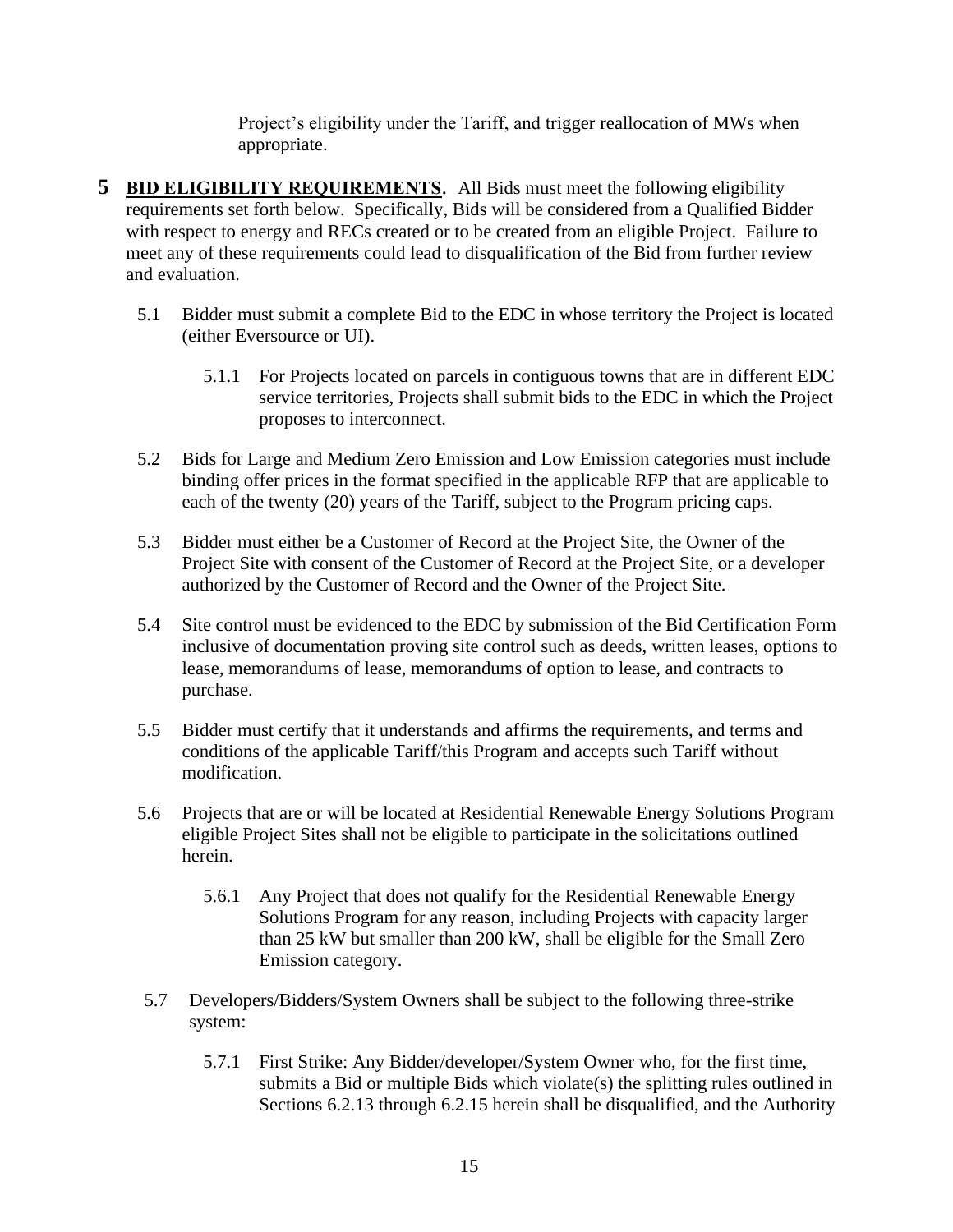will be notified via a compliance letter regarding a developer's first violation or attempt to subvert these rules.

- 5.7.2 Second Strike: Any Bidder/developer/System Owner who, for the second time, submits a Bid or multiple Bids which violate(s) the splitting rules outlined in Sections 6.2.13 through 6.2.15 herein shall be disqualified, and the Authority will be notified via a compliance letter regarding a developer's second violation or attempt to subvert these rules. Further, such Bidder/developer/System Owner shall be prohibited from submitting any Bids into the Program for one calendar year after such second offense.
- 5.7.3 Third Strike: Any Bidder/developer/System Owner who, for the third time, submits a Bid or multiple Bids which violate(s) the splitting rules outlined in Sections 6.2.13 through 6.2.15 herein shall be disqualified, and the EDC will file a motion with the Authority to permanently bar such developer from further participation in the Program. The Authority will review, consider, and rule on such motion in due course.
- 5.8 For zero emission resources, the following criteria pursuant to Section  $3(a)(2)(B)$  of the Act apply:
	- 5.8.1 The Customer shall own or develop such New Project on a Customer's own premises.
	- 5.8.2 The Project shall be less than two (2) MW (AC) in size.
	- 5.8.3 The Project shall be located in the soliciting EDC's service territory.
	- 5.8.4 The Project shall be constructed after the solicitation in which the Customer is bidding.
	- 5.8.5 The Project must qualify as a Class I renewable energy source under Conn. Gen. Stat. Sec. 16-1(a)(20).
	- 5.8.6 The Project shall emit no pollutants.
- 5.9 For low emission resources, the following criteria pursuant to Section  $3(a)(2)(A)$  of the Act apply:
	- 5.9.1 The Customer shall own or develop such New Project on a Customer's own premises.
	- 5.9.2 The Project shall be less than two (2) MW (AC) in size.
	- 5.9.3 The Project shall be located in the soliciting EDC's service territory.
	- 5.9.4 The Project shall be constructed after the solicitation in which the Customer is bidding.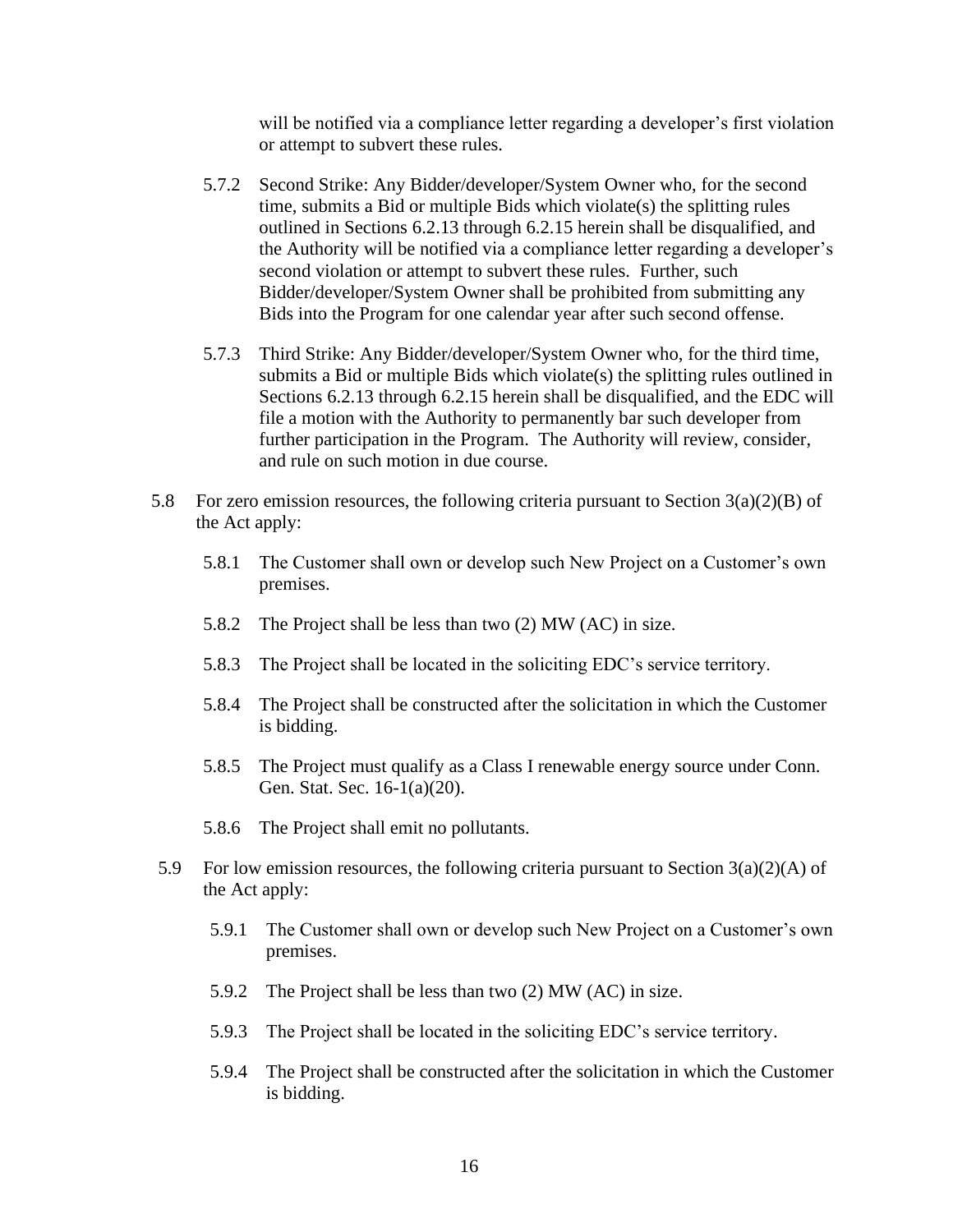- 5.9.5 The Project must qualify as a Class I renewable energy source under Conn. Gen. Stat. Section 16-1(a)(20).
- 5.9.6 The Project shall use Anaerobic Digestion or have emissions of no more than 0.07 pounds/MWh of nitrogen oxides, 0.10 pounds/MWh of carbon monoxide, 0.02 pounds/MWh of volatile organic compounds and one grain per one hundred standard cubic feet.

#### **6 NRES PROJECT INFORMATION.**

#### 6.1 **SIZE CATEGORY.**

|  |  | 6.1.1 Table 1: Size Categories |
|--|--|--------------------------------|
|  |  |                                |

| Category                             | Project Size (AC) |  |  |
|--------------------------------------|-------------------|--|--|
| Low Emission Projects                | $\leq$ 2,000 kW   |  |  |
| <b>Small Zero Emission Projects</b>  | $\leq$ 200 kW     |  |  |
| <b>Medium Zero Emission Projects</b> | $>200$ kW         |  |  |
|                                      | $\leq 600$ kW     |  |  |
| Large Zero Emission Projects         | $>600$ kW         |  |  |
|                                      | $\leq$ 2,000 kW   |  |  |

- 6.1.2 For all Projects that are not State, Municipal, or Agricultural Customers, each Project shall be sized so as not to exceed the highest load over the five years prior to the date of Bid submission plus a reasonable approximation of the annual load attributable to transportation electrification (i.e., electric vehicles) and fuel switching (i.e., air source heat pumps) where applicable in kWh based on the net load, after accounting for any existing generation, at the Customer's individual electric meter or a set of electric meters at a Project Site, when such meters are combined for billing purposes, from the EDC providing service to such Customer as determined by such EDC.
	- 6.1.2.1 The size of a Project may be based on an amount greater than the net load at a Project Site only if a Connecticut Licensed Professional Engineer Certification is provided showing that any existing generation will be removed or no longer operational within five (5) years of Bid submission. Under such circumstances, a Project may be sized to the anticipated future annual load in kWh and subject to the performance penalties discussed in Sections 6.1.6 below.
	- 6.1.2.2 For those participating in the Buy-All Tariff only, a single Bidder may combine a set of multiple existing meters located on the same Project Site to determine the total eligible site load for a potential Project. The set of meters must be on the same parcel or contiguous parcels and have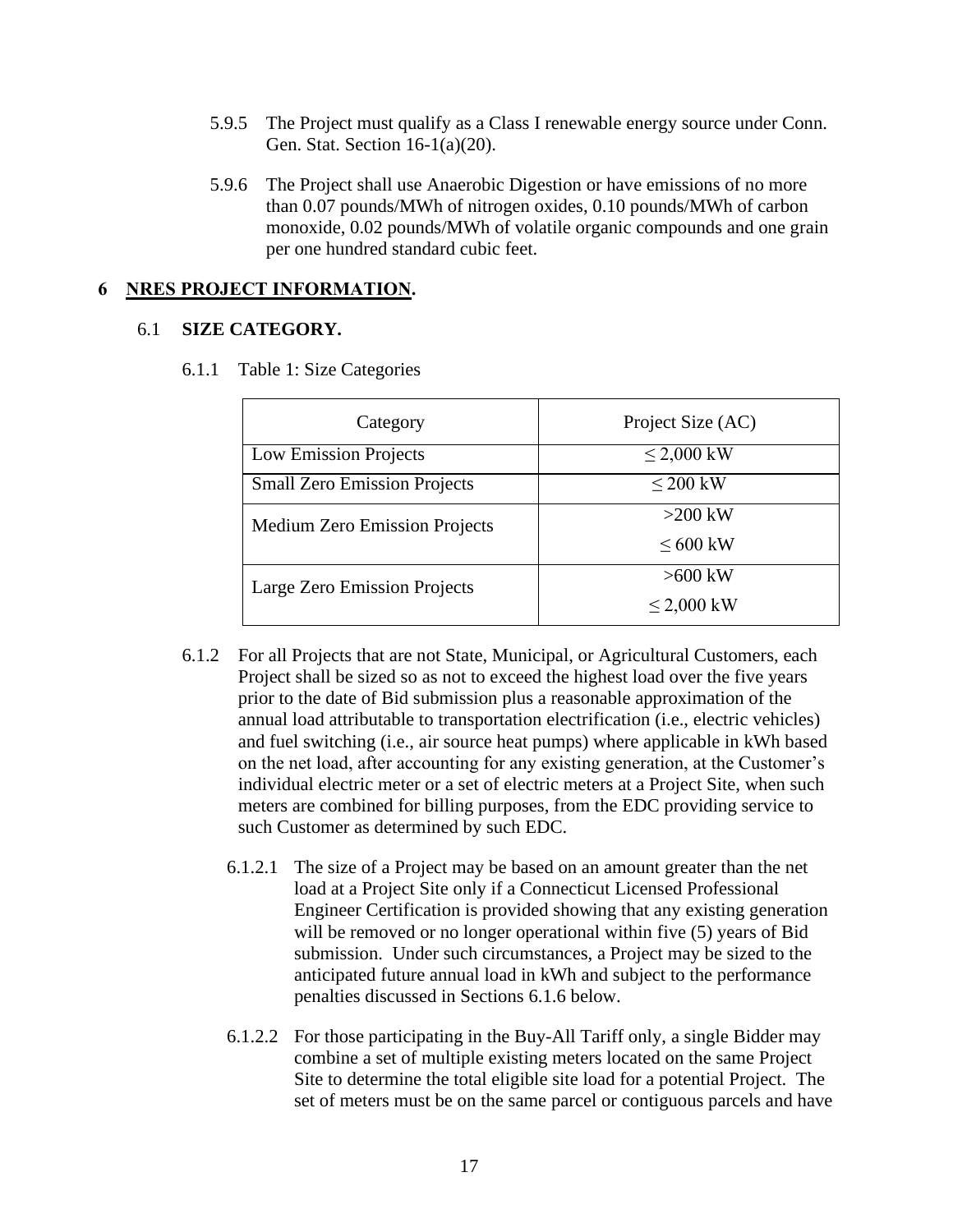the same building or landowner. Such Projects are also subject to Section 3.2.4.

- 6.1.2.2.1 Customers that are currently sub-metered will not be eligible for this provision.
- 6.1.3 If the Customer is a State Customer, Municipal Customer, or Agricultural Customer, then such Project shall be sized so as not to exceed the highest load over the five years prior to the date of Bid submission plus a reasonable approximation of the annual load attributable to transportation electrification (i.e., electric vehicles) and fuel switching (i.e., air source heat pumps) where applicable in kWh based on the net load, after accounting for any existing generation, at such Customer's individual electric meter or a set of electric meters at the same Project Site, when such meters are combined for billing purposes, and the load of up to five state, municipal, or agricultural Beneficial Accounts, as defined in Section 16- 244u of the general statutes, identified by such state, municipal or Agricultural Customer, and such state, municipal, or Agricultural Customer may include the load of up to five additional nonstate or municipal Beneficial Accounts, as defined in Section 16-244u of the general statutes, when sizing such generation Project, provided such accounts are critical facilities, as defined in subdivision (2) of subsection (a) of Section 16-243y of the general statutes, and are connected to a Microgrid. State, Municipal or Agricultural Projects are not required to be constructed on Project Sites that have existing or future electric load.
- 6.1.4 For New Construction Projects, Bidders must apply for interconnection with their respective EDC and pay the interconnection application fee prior to submitting a Bid for that Project in this Program. Such interconnection application and fee(s) must be submitted no later than two weeks prior to the Bid deadline for the given solicitation. A copy of the confirmation receipt issued by the respective EDC stating that an interconnection application and payment for such interconnection application have been received by the EDC for that specific Project will be required to be submitted during the online Bid process for all Projects. For purposes of clarification, if multiple New Construction Bids are submitted at the same Project Site address, each individual Bid must include a unique confirmation receipt from the EDC.
- 6.1.5 For New Construction Projects that are not SAM Customers, Bidders will be required to submit a Connecticut Licensed Professional Engineer Certification which certifies the anticipated Customer load at the Project Site, and how such Project shall be sized so as not to exceed such anticipated Customer load at the Project Site. Such anticipated Customer load may include a reasonable approximation of the annual load attributable to transportation electrification (i.e., electric vehicles) and fuel switching (i.e., air source heat pumps).
- 6.1.6 If a Bidder indicates that additional load is expected to materialize over the five years following bid submission attributable to transportation electrification (i.e., electric vehicles) and fuel switching (i.e., air source heat pumps), and such load does not materialize within five years of the Project interconnecting, a Project's compensation shall be reduced proportionally to the unrealized load. The EDCs require a Connecticut Licensed Professional Engineer Certification certifying the load expected to materialize over the five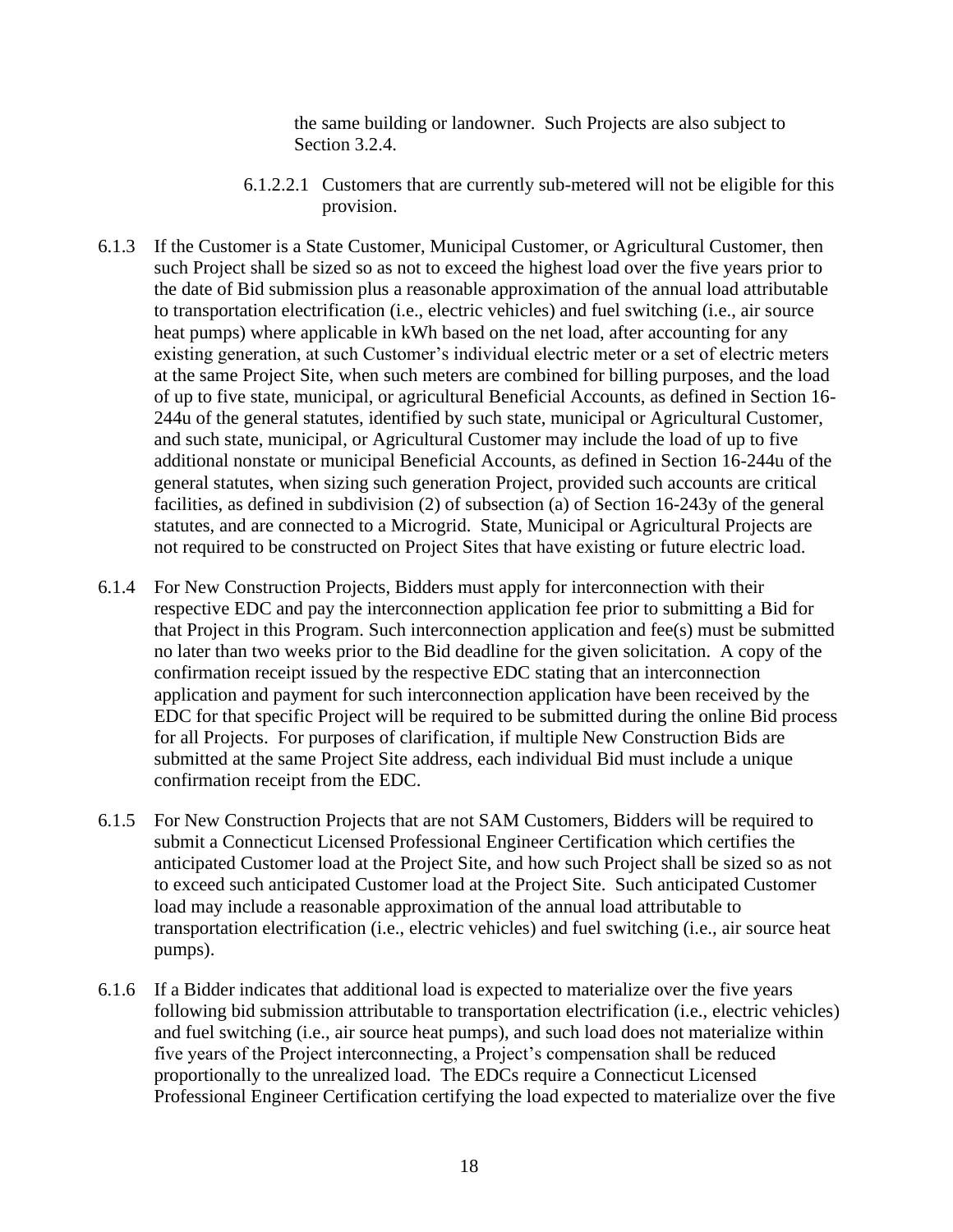years following bid submission attributable to transportation electrification and/or fuel switching.

6.1.7 If a Bidder indicates, at the time of Bid submission, that additional load is expected to materialize over the five years following bid submission attributable to transportation electrification (i.e., electric vehicles) and fuel switching (i.e., air source heat pumps),

#### 6.2 **PROJECT ELIGIBILITY.**

- 6.2.1 Projects must not exceed 2,000 kW Nameplate Capacity for zero emission resources eligible under Section  $3(a)(2)(B)$  of the Act and 2,000 kW Nameplate Capacity for low emission resources eligible under Section  $3(a)(2)(A)$  of the Act at a Project Site.
- 6.2.2 Projects must meet the emission requirements for low emission and zero emission technologies as required under subparagraphs (A) and (B) of Section  $3(a)(2)$  of the Act, respectively, and must qualify as a Class I renewable energy source under Conn. Gen. Stat. Section 16-1(a)(20), as amended by the Act.
- 6.2.3 Each Project must be located at a Project Site and be interconnected at or behind the EDC's Delivery Point. All Buy-All Projects interconnect directly to the grid, otherwise referred to as "front-of-the-meter" or "standalone." All Buy-All Projects will have an associated EDC Revenue/Production Meter. Projects intending to allocate to Beneficial Accounts may be sited on properties that do not have existing or future anticipated load.
	- 6.2.3.1 Generally, there must be a Production Meter to measure the amount of energy produced from Customer Projects, which will all be located at or behind the EDC's Delivery Point. In addition, there is also a Revenue Meter that measures energy exports and imports, to and from the distribution system. For Buy-All Projects, the Production Meter and Revenue Meter may be the same meter.
	- 6.2.3.2 The Production Meter may be used to measure the amount of energy generated from the Customer Project for purposes of REC creation, Buy-All calculations, and other compensation calculations.
	- 6.2.3.3 It is necessary for EDCs to own both the Revenue and Production Meters. Participants shall be responsible for all incremental cost related to the procurement and installation of meters. Such costs will be recovered through a meter fee.
- 6.2.4 Projects proposed must seek and gain approval to interconnect to the EDC's distribution system to which such system is interconnecting through the standard EDC interconnection process and be metered by that EDC. Projects must meet Distribution Company Guidelines for Interconnection ("Guidelines") as approved by PURA. The interconnection process is separate and distinct from the Program.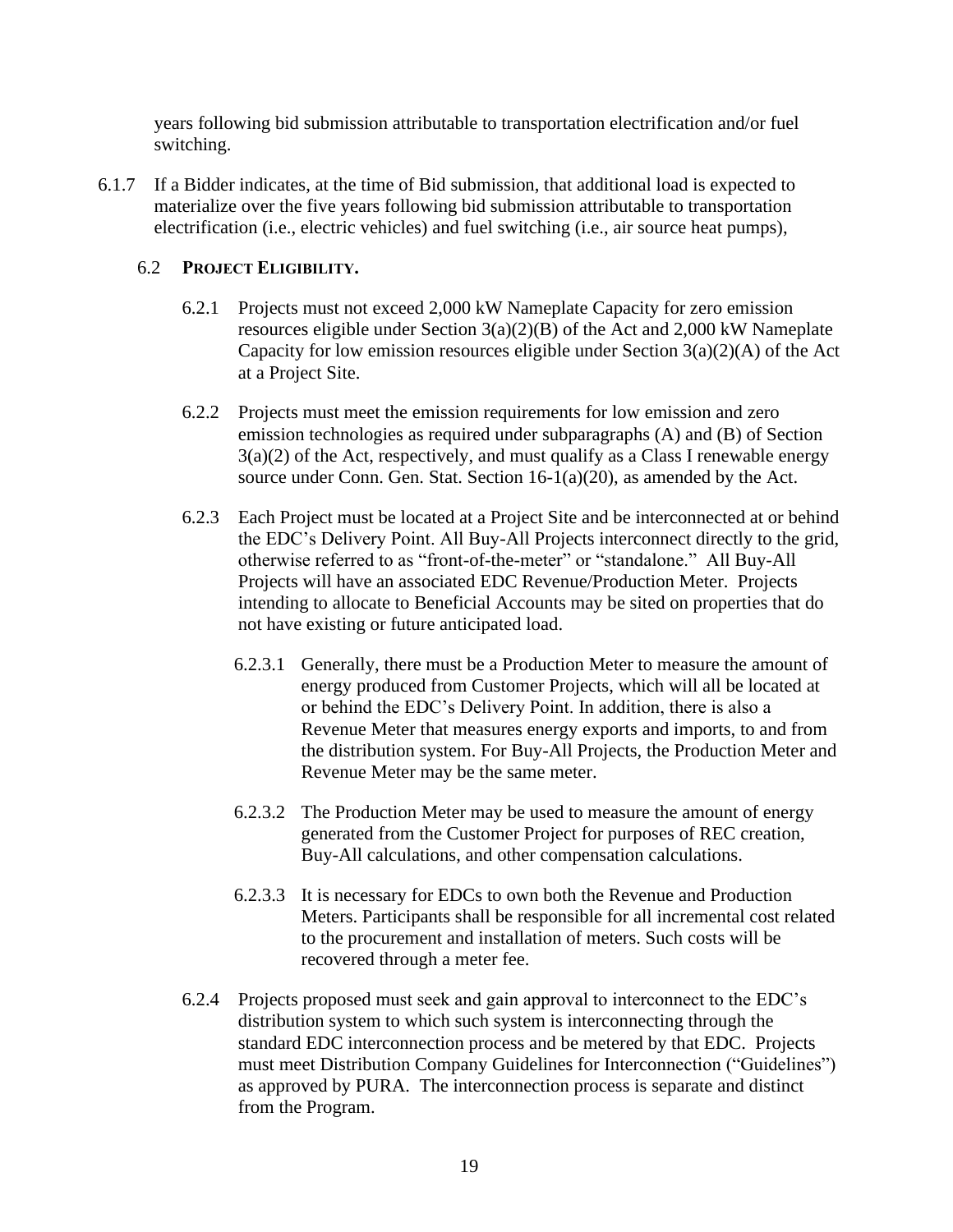- 6.2.5 If there is an existing Project using the same class of technology at the same Project Site which was selected under this Program, the SCEF Program, or the LREC/ZREC Program with an agreement that was in effect prior to the submission of a Bid under a particular procurement year for this Program, a Bid for a New Project of the same class of technology will only be allowed if the existing Project is in-service or if a one-year calendar period has expired following termination of the existing Tariff Agreement.
	- 6.2.5.1 The lone exception to this rule shall be for bids for Projects of the same class of technology by the same Project developer on the same parcel or contiguous parcel(s) of land, which may be submitted in the same solicitation or future solicitations, regardless of an existing Tariff Agreement (i.e., Virtual Net Metering, LREC/ZREC, SCEF, or NRES Program), so long as the bid or application is for a Project proposing to interconnect behind a different Revenue Meter than that associated with the existing Tariff Agreement.
		- 6.2.5.1.1 For purposes of clarification, this exception is intended to allow for bids from Projects that would serve load separate and distinct from the load served by any existing Projects, such as load behind a separate existing Revenue Meter or New Construction Projects. Bids found to be serving the same load as an existing Project may be subject to removal from the Program and forfeit any Performance Assurance or other payments.
		- 6.2.5.1.2 For avoidance of doubt, this rule would explicitly allow New Construction Projects, proposed to be built behind new load, to which the Project is approximately sized according to Sections III.D.1. and Section III.D.2. of PURA's June 30, 2021 Decision in Docket No. 20-07-01 and meet all other Program requirements, to bid into the same or future auction of other Projects selected on the same parcel of land.
- 6.2.6 The Customer must be currently, or in the case of New Construction, in the future, the Customer of Record with the EDC to which they are applying.
	- 6.2.6.1 The Project shall always be linked to the Customer of Record at the Project Site, and eligibility for payments under this Tariff shall transfer from one Customer of Record to the new Customer of Record in situations where the original Customer of Record changes at the Project Site.
- 6.2.7 The Bidder must certify site control to the EDC prior to submitting such Bid.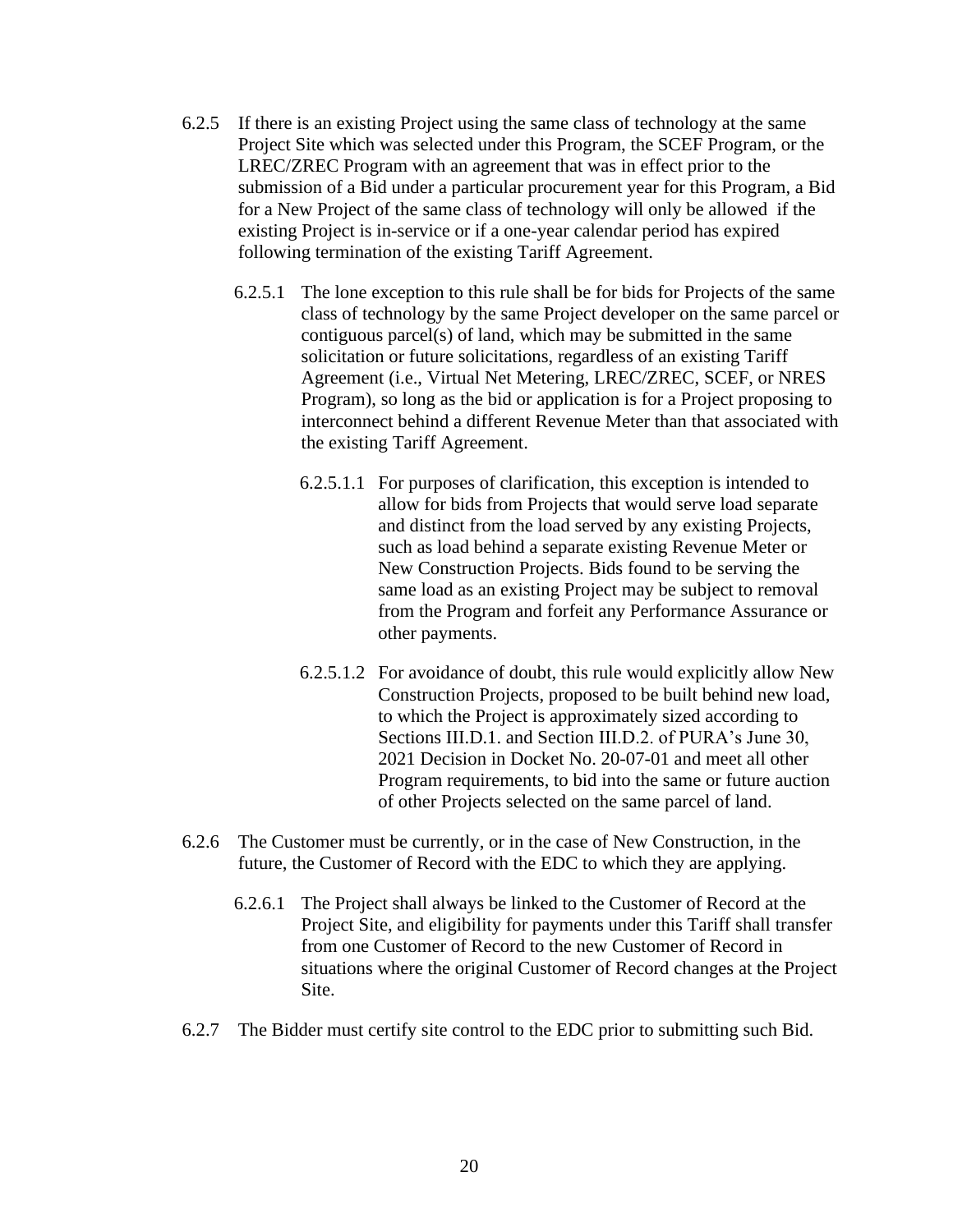- 6.2.7.1 Submission of the Bid Certification Form along with documentation proving site control such as deeds,<sup>9</sup> written leases, options to lease, memorandums of lease, memorandums of option to lease, and contracts to purchase, represents site control.
- 6.2.8 Projects may not receive both funding from this Program and/or also receive(d) any funding, grants or rebates of any kind in any amount from any one or more of the following Programs or sources: (a) the Connecticut Green Bank ("CT Green Bank") or any of its predecessors, (b) the LREC/ZREC Program, (c) any Shared Clean Energy Facility ("SCEF") Program, (d) any net metering or virtual net metering Program<sup>10</sup>, (e) any other PA 19-35 tariffs, (f) any other PA 18-50 tariffs, (g) any PA 21-162 tariffs or (h) any other contract or Program of any kind in which an EDC purchases the Project's energy, capacity or renewable attributes (collectively, "Other Programs"). Specifically, a Project which receives, or entered into a contract to receive, funding, grants or rebates under any one or more of the Other Programs may not also participate in this Program for the same Project. This prohibition does not include (y) Projects that receive(d) only predevelopment and/or feasibility funding from the CT Green Bank or any of its predecessors, or (z) Projects that receive(d) only financing in accordance with Section 99 of Conn. Gen. Stat. 244(r) through CEFIA. For purposes of this Section 6.2.9, any EDC may consult with the CT Green Bank, PURA and/or DEEP regarding the eligibility of each selected Project, or any Project that receives incentives for storage that may be colocated with a qualified Project, as long as such incentive is not associated with the purchase of the Project's energy, capacity or renewable attributes associated with a storage Project.
- 6.2.9 During any single solicitation for zero emission technologies, the EDCs will evaluate only one proposal per technology or one proposal for a Project that uses a combination of technologies (i.e., a wind turbine that has associated solar panels) at any Project Site.
- 6.2.10 During any single solicitation for low emission technologies, the EDCs will evaluate only one proposal per technology or one proposal for a Project that uses a combination of technologies (e.g., Anaerobic Digestion with an associated fuel cell) at any Project Site.
- 6.2.11 Except for State, Municipal and Agricultural Customers, the total generation Bid for all awards cannot exceed the highest consecutive 12-month load over the five years prior to the date of Bid submission at the Project Site as provided

<sup>9</sup> Including, but not limited to, Warranty Deed, Quit Claim Deed, Executor's Deed, Trustee's Deed, or any other valid proof of ownership.

<sup>&</sup>lt;sup>10</sup> Projects in the VNM queue or waiting list that have yet to reach commercial operation may submit the same Project into the Non-Residential Renewable Energy Solutions Program so long as the Project is withdrawn from the appropriate VNM list prior to the applicable RFP Issue date. Importantly, however, if the VNM Project in question has also sought compensation under the LREC/ZREC Program, such Project would be subject to the rules detailed in the above Section 6.2.5.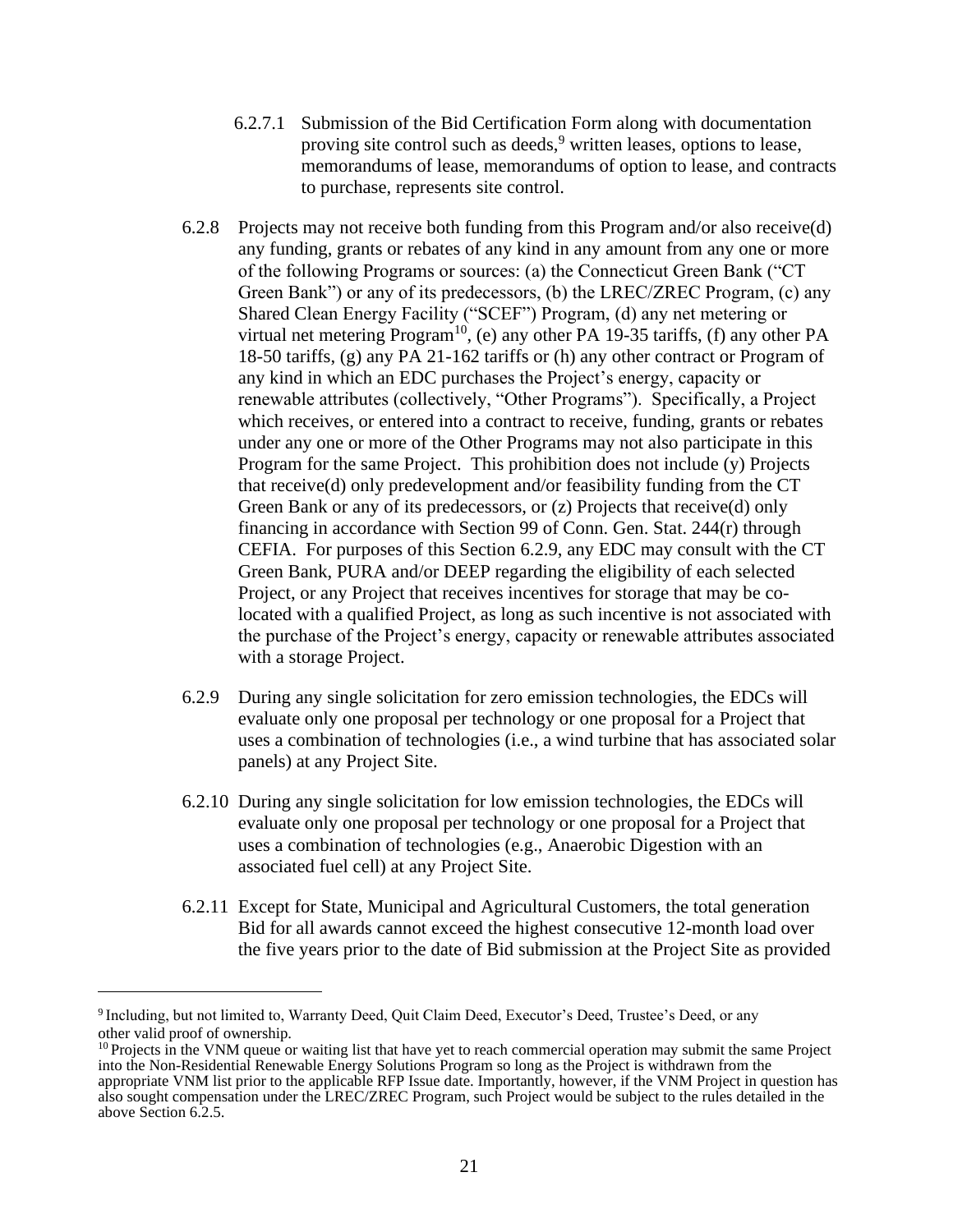by the applicant and subject to verification by the EDCs, plus a reasonable approximation of the annual load attributable to transportation electrification (i.e., electric vehicles) and fuel switching (i.e., air source heat pumps), net of any preexisting generation.

- 6.2.12 Projects may not be determined by the EDC to have been "split," or otherwise divided or arranged, into smaller Bids or separate Projects, to qualify at a smaller size tier, or to allow a Project over 2,000 kW, to qualify.<sup>11</sup> However, new generation added to a Project Site with existing generation facilities may qualify as set forth herein including under Sections 6.2.14. below, and 6.1.3. above. In such case, the total onsite generation may exceed these size limits as long as the total Project installed capacity under this Program does not.
	- 6.2.12.1 Projects which are clearly split or staggered in any fashion in order to receive the Small Zero Emission Tariff Rate instead of competing in the Medium or Large Zero Emission categories shall be deemed ineligible at the sole discretion of the EDC, and shall be subject to the three-strike system outlined in Section 5.7.
- 6.2.13 Notwithstanding Section 6.2.10, 6.2.11, and 6.2.13 for New Construction Projects, up two Bids for Projects may be submitted per single parcel of land, or contiguous parcels under common ownership or with a common Bidder, in a single solicitation, provided the aggregate bid capacity is in excess of 2,000 kW. For purposes of clarification, up to two Bids that, in total, exceed 2,000 kW may be submitted. One bid must be submitted as a large zero emission Project of between 1,950-2,000 kW (AC) and the remaining capacity bid into the largest applicable zero emission category, subject to Sections 6.2.10 and 6.2.11 (i.e., separate metering) and 6.2.13 (i.e., the prohibition on splitting Projects under 2,000 kW) herein. This limitation shall not apply to Project bids proposing to interconnect behind a Revenue Meter with load existing at the time of bid submission that would reasonably be expected to exist should the relevant Bid/Application be unsuccessful.<sup>12</sup>
- 6.2.14 Any subdivision of parcels must be recorded on the land records of the municipality in which such parcel is located prior to January 1 of the year of the solicitation. If multiple Bids are received for a parcel of land that was not subdivided before January 1 of the year of the solicitation to which the Bidder is responding, or for which a subdivision was not recorded with the municipality in which such parcel is located prior to January 1 of the year of the solicitation,

<sup>&</sup>lt;sup>11</sup> For example, the Bidder for a 1500 kW zero emission Project may not split that Project into two Projects, one for 1000 kW and one for 500 kW.

 $12$  For clarity, the limitation of two 2,000 kW "New Construction" Projects on a single parcel of land or contiguous parcels under common ownership or with a common Bidder/Applicant in a single solicitation shall not inhibit a developer from bidding New Projects interconnected behind a different and unique Revenue Meter with existing load on the same parcel or contiguous parcels of land in that same solicitation, so long as the Projects satisfy Section 6.2.8 herein. In other words, so long as a Project satisfies Section 6.2.8, a developer can propose in the same solicitation up to a 2,000 kW Project per unique Revenue Meter with existing load, as well as up to two 2,000 kW "New Construction" Projects on the same parcel or contiguous parcels of land.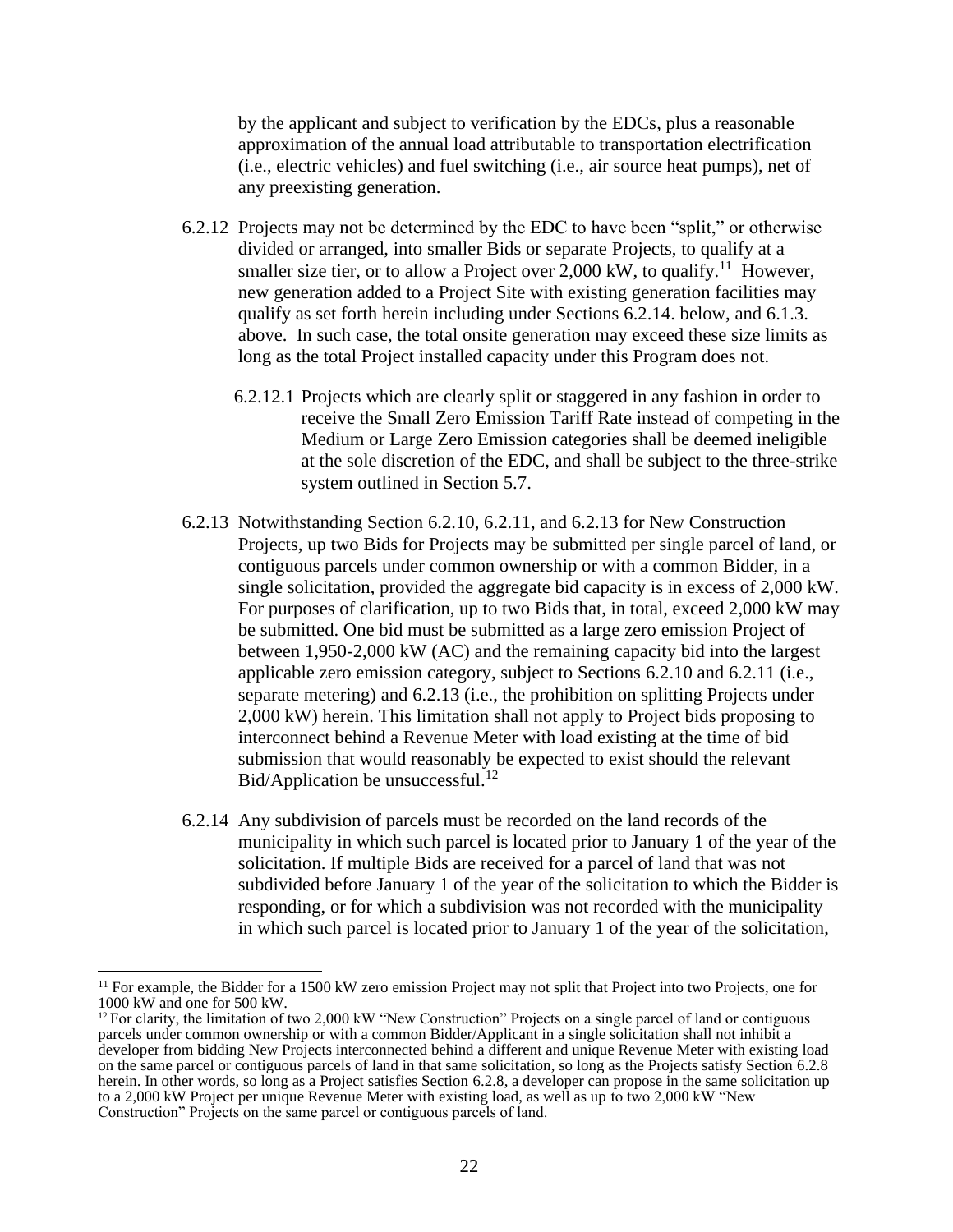only the lowest priced Bids, meeting the above requirements, will be eligible and all other Bids will be disqualified.

- 6.2.15 Only one Bid may be submitted per Revenue Meter, in a single solicitation. In other words, an applicant may only submit a bid under either the Buy-All or Netting Tariff. For purposes of clarification, only one Bid may be submitted as either a "Low", "Large", "Medium", or "Small" Project. If multiple Bids are received for a Project Site only the lowest priced Bid will be eligible, and all other Bids will be disqualified. For Small Zero Emission Projects, if multiple Bids are received for a Project Site, the first Bid submitted will be eligible and all others will be disqualified.
- 6.2.16 Projects must be constructed after the solicitation to which the Customer is responding. For facilities constructed prior to the solicitation to which the Customer is responding, which have been uprated with new production equipment (e.g., new solar panels, turbines) installed after the solicitation to which the Customer is responding, the new incremental production equipment may be eligible to the extent that it meets all of the eligibility criteria and is separately metered and compensated pursuant to the rules set forth in these Program Rules.
- 6.2.17 Notwithstanding all other eligibility criteria, any project that does not qualify for the Residential Tariff Program for any reason, including projects with capacity larger than 25 kW but smaller than 200 kW, shall be eligible for the Small Zero Emission category.

#### **7 CODE OF CONDUCT/COMMUNICATIONS.**

- 7.1 The evaluation of this RFP will be conducted in a manner to assure all Bidders are treated in a fair and consistent manner. The evaluation criteria and timing of the bidding process will be the same for all Bidders.
- 7.2 Bidder Questions:
	- 7.2.1 The Companies will be available throughout this RFP process to receive questions. Such questions should be submitted directly to the program administrators at the following addresses and in accordance with the RFP Schedule (Table 2):

Eversource: CTCOMMRenewables@eversource.com

- UI: NRES@uinet.com
- 7.2.2 Responses to written questions from Bidders may be posted in a blind Question and Response format on: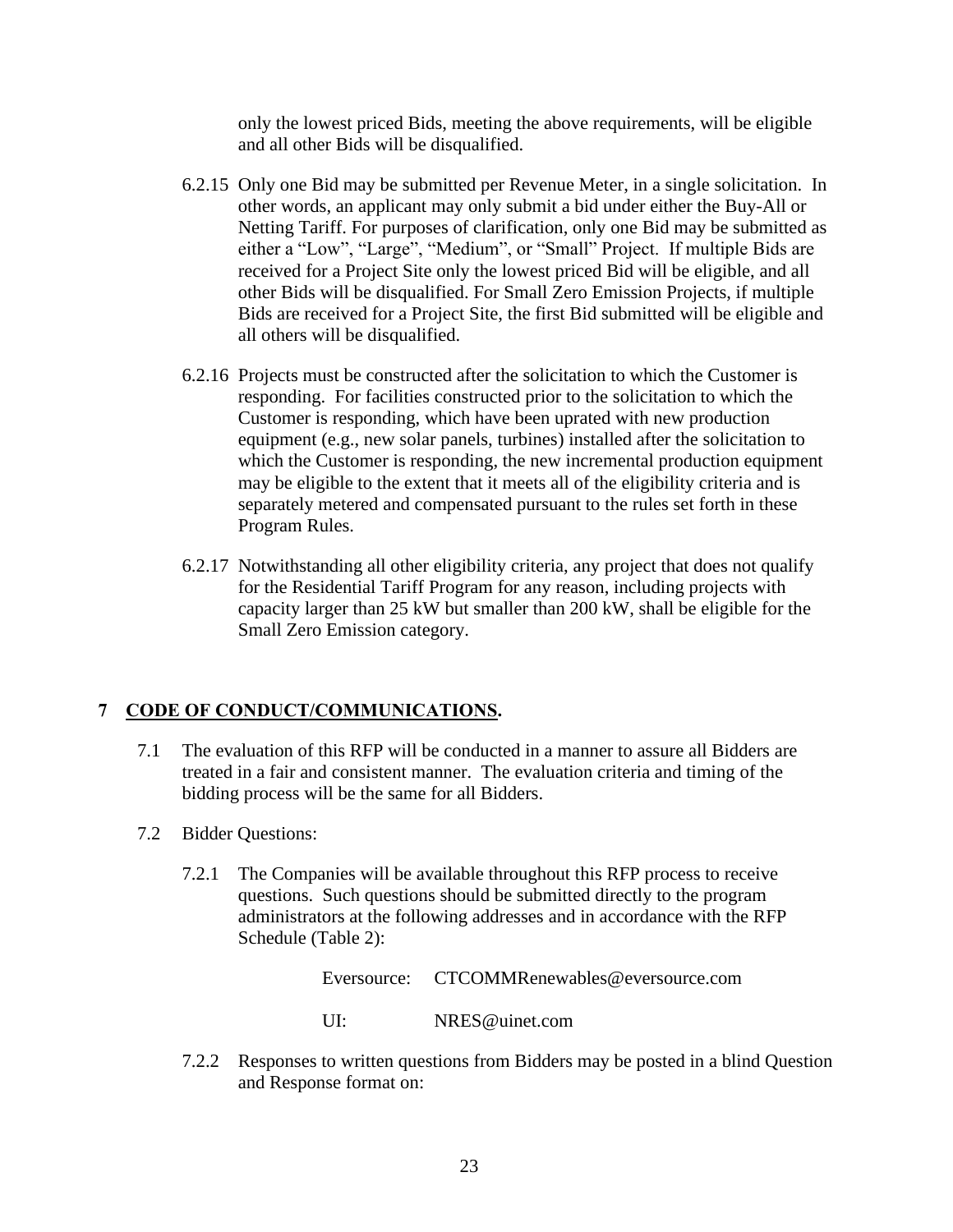| Eversource: Eversource's Renewable Energy Solutions webpage |
|-------------------------------------------------------------|
| is linked here.                                             |

- UI: UI's Renewable Energy Solutions webpage is linked [here.](https://www.uinet.com/wps/portal/uinet/smartenergy/innovation/distributed_generation/!ut/p/z1/vZNLc4IwFIV_SxcsmUQegkukFGl5jAoC2TAUAsYpQTHa9t83dJzBjdLpdJpdMvfcfDn3BCCQAETzM6lzRlqav_F9iqaZPPGshWJCX3cUFS6Dtee_uKEEXQnEdwumMkA_0cMby4Bj-g1AABWU7dkWpCdCMcvrLhveIMAtzkvcCfDY5B3DFHf1pwAJpe35UlCSI-vI64nhMqv7gu_zvu--ICVIZ5qiltJUFUsN5qIiqVjUK6yLsJLkoqxmUC6Lvjo2vcx2g7nhZmbgh1YSglSAkeNboWGvMv-KaXFhWvdM1oXJuWJ6vGKyB6Z4bBzovplxzzkyr7EeKWfQhg5w40x4B-9JWc4DSXc1EJ8JfgcRbbuGJ2j9OyOXkbXiN_2DpwsInsdSxr8B2R0OyOBZaynDHwwkfxo2foHUeaZXc69ythUJrVqQDEKQ3BDumyhqdLkRE7hT60b_EO1YPxoPX-GydwU!/dz/d5/L2dBISEvZ0FBIS9nQSEh/?WCM_GLOBAL_CONTEXT=%2FUINETAGR_Navigation%2FHeader%2FSmartEnergy%2FInnovation%2FDistributed_Generation)
- 7.3 Each of the Companies adheres strictly to a Code of Conduct for affiliate transactions promulgated by the PURA.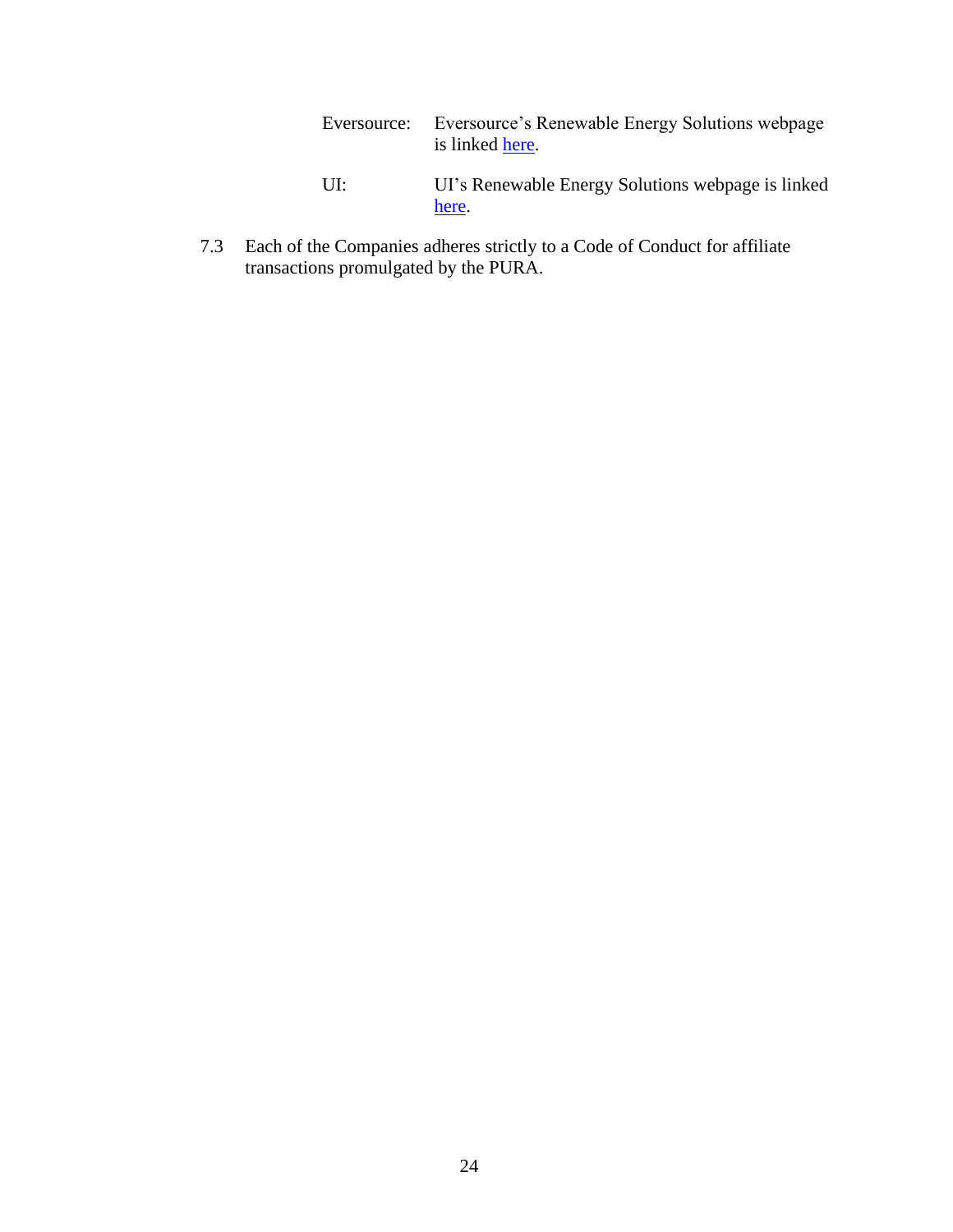#### **TABLE 2 – RFP Schedule\***

| <b>ACTION ITEM</b>                                                           | <b>DATE</b>                                                                                                                                                                                                                                                                                                                                                                                            |
|------------------------------------------------------------------------------|--------------------------------------------------------------------------------------------------------------------------------------------------------------------------------------------------------------------------------------------------------------------------------------------------------------------------------------------------------------------------------------------------------|
| <b>Release of RFP</b>                                                        | February 1, 2022                                                                                                                                                                                                                                                                                                                                                                                       |
| Opening of Small Zero Emission Category Two-Week Window                      | February 1, 2022 by 1:00 p.m. (Eastern Prevailing Time<br>"EPT"), at which time the bid shall become firm,<br>irrevocable and binding.                                                                                                                                                                                                                                                                 |
| Bidders Conference - Webinar Only                                            | February 7, 2022                                                                                                                                                                                                                                                                                                                                                                                       |
| Deadline for Submission of Questions                                         | February 11, 2022                                                                                                                                                                                                                                                                                                                                                                                      |
| Closing of Small Zero Emission Category Two-Week Window                      | February 14, 2022 by 1:00 p.m. (Eastern Prevailing<br>Time "EPT"), at which time the bid shall become firm,<br>irrevocable and binding.                                                                                                                                                                                                                                                                |
| <b>Bid Forms Due</b>                                                         | March 14, 2022 by 1:00 p.m. (Eastern Prevailing Time<br>"EPT"), at which time the Pricing shall become firm,<br>irrevocable and binding.                                                                                                                                                                                                                                                               |
| Selection and Notification of Winning Bidders                                | On or about April 14, 2022                                                                                                                                                                                                                                                                                                                                                                             |
| <b>Tariff Agreement Execution</b>                                            | After Selection and Notification of Winning Bidders.<br>Bidders will have to return partially executed contracts<br>by the date established by the Companies which is<br>expected to be approximately 10 business days.                                                                                                                                                                                |
| Subsequent Rounds of Selection and Notification of Winning<br><b>Bidders</b> | Approximately 5 business days after Tariff<br>Terms Agreement Execution date (date on<br>which executed Tariff Terms Agreement is<br>due to the EDC for each round of selection).<br>After each Tariff Terms Agreement<br>Execution Date, each EDC will reevaluate<br>its available MWs and reallocate to the next<br>project(s) in the queue as necessary and<br>notify selected Bidders accordingly. |
| Tariff Agreement(s) Filed with PURA                                          | On or before July 1, 2022.                                                                                                                                                                                                                                                                                                                                                                             |
| Commencement of Service                                                      | In accordance with Tariff Agreements                                                                                                                                                                                                                                                                                                                                                                   |

\* Pursuant to Section 2.1 of the RFP, Schedule, the Companies, at their sole discretion, may modify the schedule at any time.